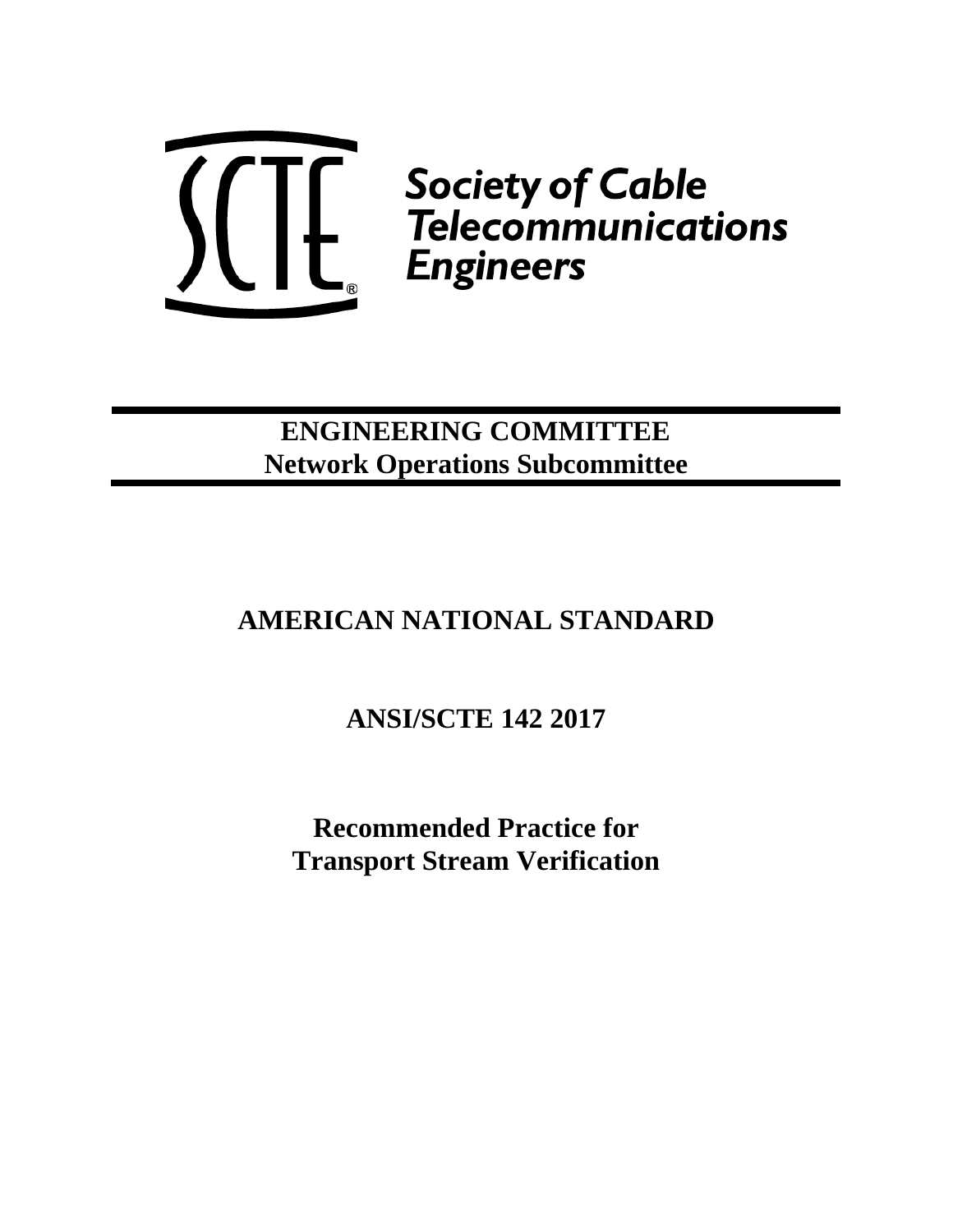# **NOTICE**

The Society of Cable Telecommunications Engineers (SCTE) Standards and Operational Practices (hereafter called "documents") are intended to serve the public interest by providing specifications, test methods and procedures that promote uniformity of product, interchangeability, best practices and ultimately the long term reliability of broadband communications facilities. These documents shall not in any way preclude any member or nonmember of SCTE from manufacturing or selling products not conforming to such documents, nor shall the existence of such standards preclude their voluntary use by those other than SCTE members.

SCTE assumes no obligations or liability whatsoever to any party who may adopt the documents. Such adopting party assumes all risks associated with adoption of these documents, and accepts full responsibility for any damage and/or claims arising from the adoption of such documents.

Attention is called to the possibility that implementation of this document may require the use of subject matter covered by patent rights. By publication of this document, no position is taken with respect to the existence or validity of any patent rights in connection therewith. SCTE shall not be responsible for identifying patents for which a license may be required or for conducting inquiries into the legal validity or scope of those patents that are brought to its attention.

Patent holders who believe that they hold patents which are essential to the implementation of this document have been requested to provide information about those patents and any related licensing terms and conditions. Any such declarations made before or after publication of this document are available on the SCTE web site at [http://www.scte.org.](http://www.scte.org/)

All Rights Reserved

© Society of Cable Telecommunications Engineers, Inc. 2017 140 Philips Road Exton, PA 19341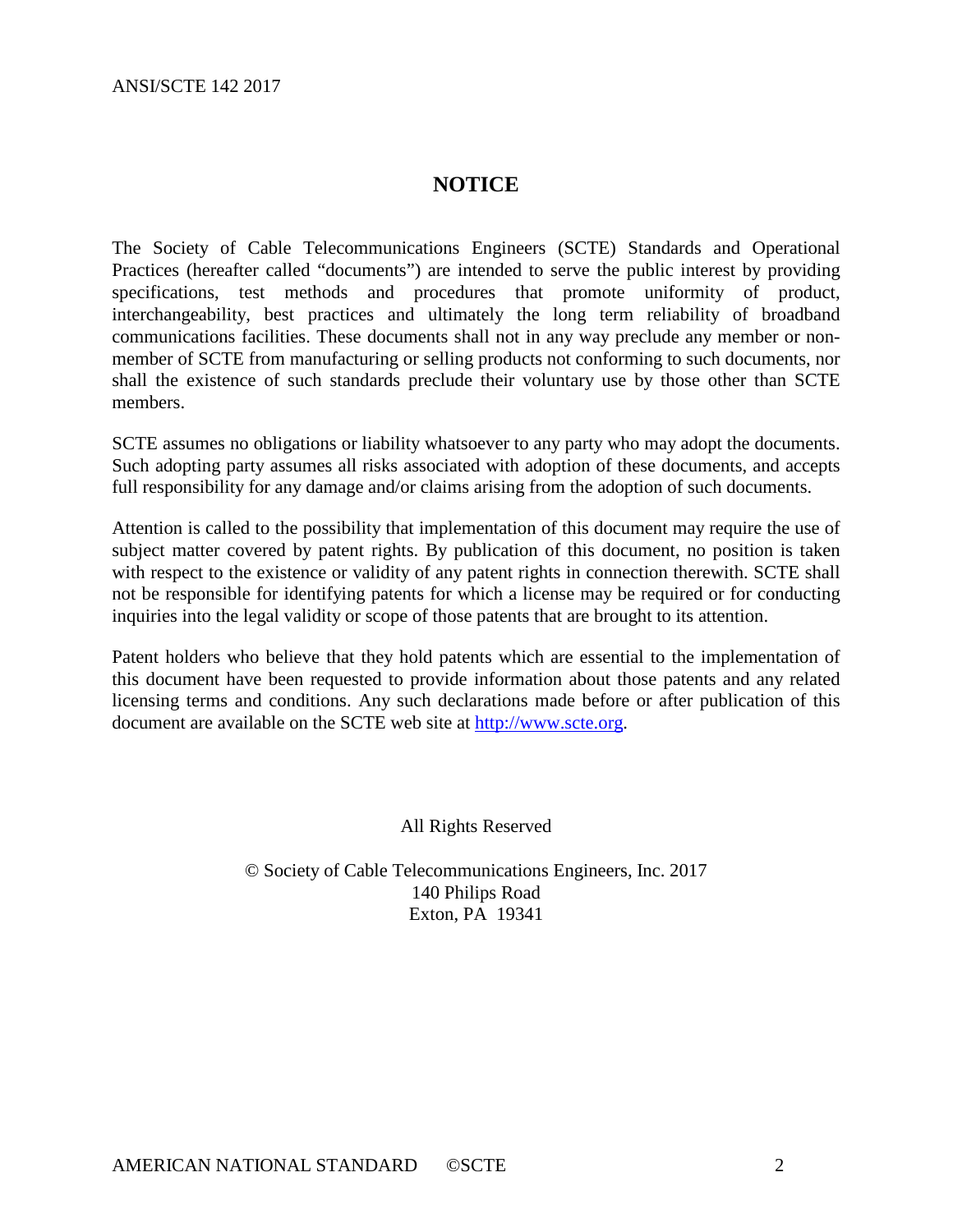# **TABLE OF CONTENTS**

| 1.0  |  |
|------|--|
| 2.0  |  |
| 3.0  |  |
| 4.0  |  |
| 5.0  |  |
| 6.0  |  |
| 7.0  |  |
| 8.0  |  |
| 9.0  |  |
| 10.0 |  |
| 11.0 |  |
| 12.0 |  |
|      |  |

### *LIST OF FIGURES*

FIGURE 1 – REFERENCE [ANALYSIS POINT IN THE DTV SYSTEM.](#page-9-0) 10

# *LIST OF TABLES*

| <b>TABLE 7.1 PAT ERROR CONDITIONS</b>   | 14 |
|-----------------------------------------|----|
| <b>TABLE 7.2 PMT ERROR CONDITIONS</b>   | 15 |
| <b>TABLE 8.1 MGT ERROR CONDITIONS</b>   | 16 |
| <b>TABLE 8.2 S-VCT ERROR CONDITIONS</b> |    |
| <b>TABLE 8.3 L-VCT ERROR CONDITIONS</b> |    |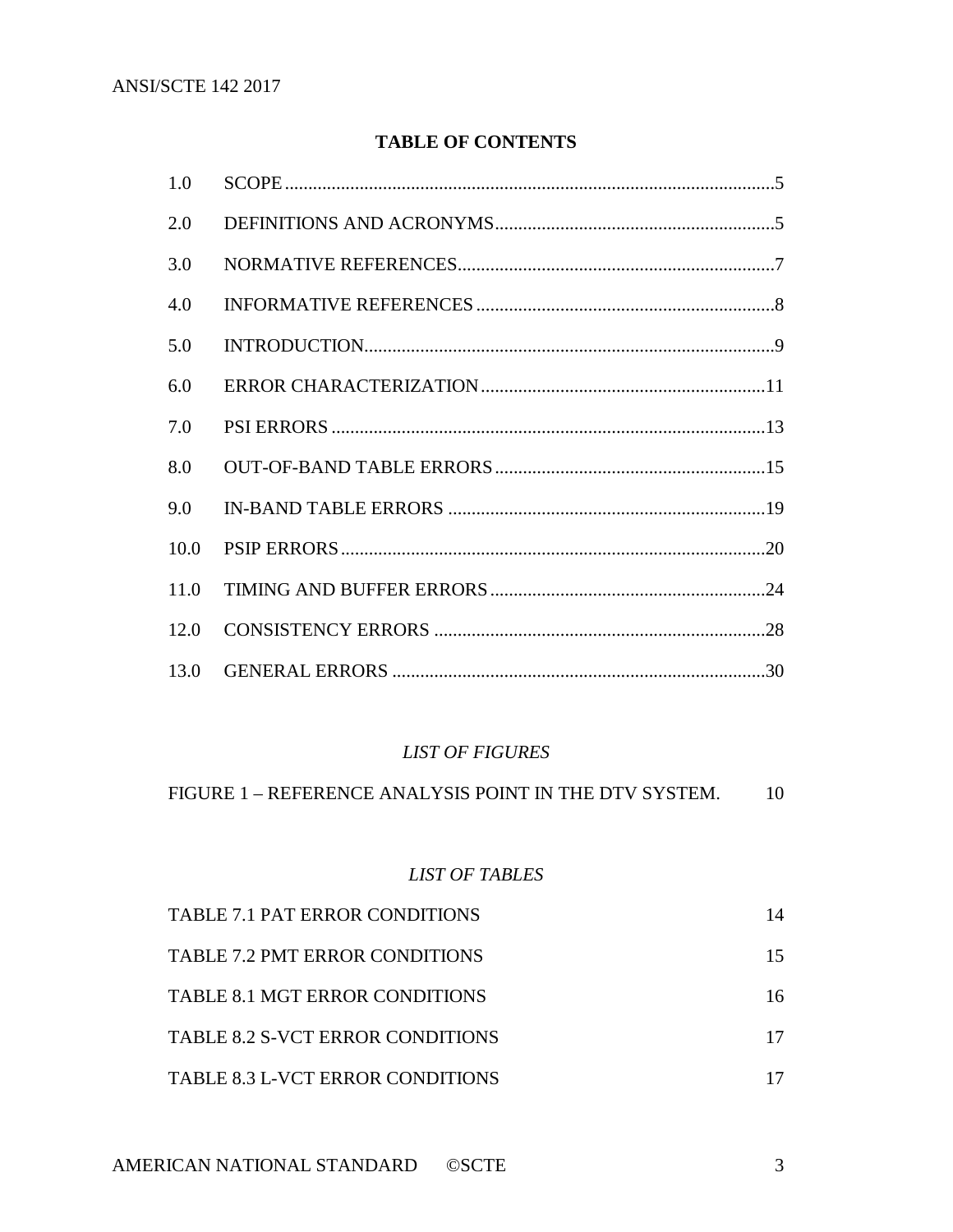| <b>TABLE 8.4 RRT ERROR CONDITIONS</b>           | 18 |
|-------------------------------------------------|----|
| <b>TABLE 8.5 AEIT AND AETT ERROR CONDITIONS</b> | 18 |
| <b>TABLE 8.8 STT ERROR CONDITIONS</b>           | 19 |
| <b>TABLE 9.1 EAS ERROR CONDITIONS</b>           | 19 |
| <b>TABLE 9.2 SCTE 35 ERROR CONDITIONS</b>       | 20 |
| <b>TABLE 10.1 MGT ERROR CONDITIONS</b>          | 21 |
| <b>TABLE 10.2 TVCT ERROR CONDITIONS</b>         | 21 |
| <b>TABLE 10.3 CVCT ERROR CONDITIONS</b>         | 22 |
| <b>TABLE 10.4 RRT ERROR CONDITIONS</b>          | 22 |
| <b>TABLE 10.5 EIT AND ETT ERROR CONDITIONS</b>  | 23 |
| <b>TABLE 10.6 STT ERROR CONDITIONS</b>          | 24 |
| <b>TABLE 11.1 PCR ERROR CONDITIONS</b>          | 26 |
| <b>TABLE 11.2 PTS ERROR CONDITIONS</b>          | 27 |
| <b>TABLE 11.3 BUFFER ERROR CONDITIONS</b>       | 27 |
| <b>TABLE 12.1 CONSISTENCY ERRORS</b>            | 30 |
| <b>TABLE 13.1 GENERAL ERRORS</b>                | 31 |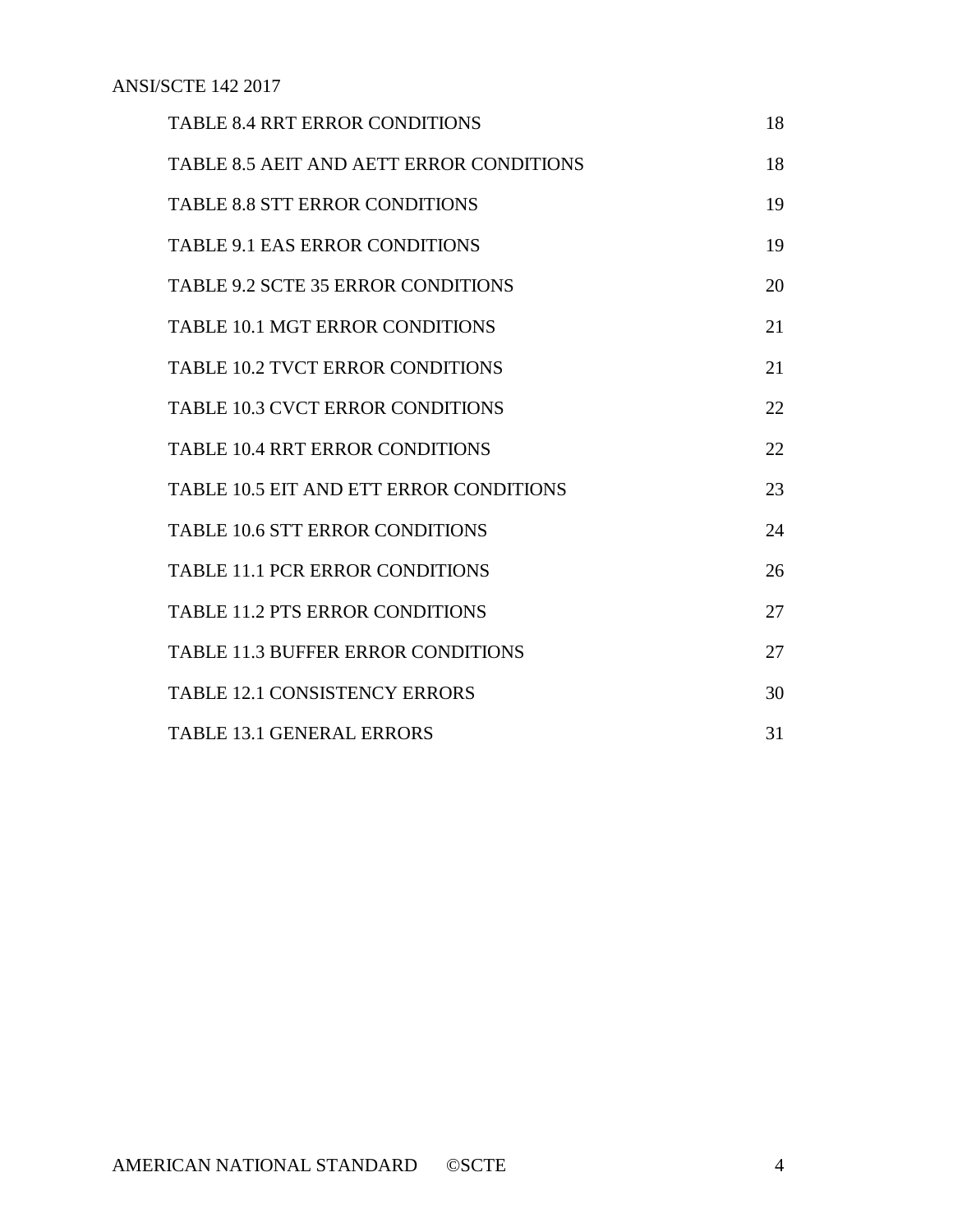#### <span id="page-4-0"></span>**1.0 SCOPE**

This document is identical to SCTE 142 2009 except for informative components which may have been updated such as the title page, NOTICE text, headers and footers. No normative changes have been made to this document.

This Recommended Practice provides a common methodology for describing Transport Stream conformance criteria. This document explicitly describes the elements and parameters of SCTE 54 [2], along with ATSC A/53-3 [5] and A/65 [6] that should be verified in an SCTE Transport Stream for it to be considered a proper emission. It does not cover RF, captioning or elementary streams.

This Standard is based upon an ATSC Recommended Practice, A/78A [16], which provided a complete foundation for this work. SCTE would like to express its gratitude to the ATSC for this pioneering work.

While the SCTE standards define strict limits for each parameter, in practice the severity of the error may depend upon the magnitude of the deviation. This document recommends severity levels associated with the ranges of deviation from the standard in these parameters.

#### <span id="page-4-1"></span>**2.0 DEFINITIONS AND ACRONYMS**

- AEIT Acronym for Aggregate Event Information Table.
- AETT Acronym for Aggregate Extended Text Table, defined in A/65C [6].
- ANSI Acronym for American National Standards Institute.
- ARIB Acronym for Association of Radio Industries and Businesses.
- CM Acronym for Component Missing.
- CRC Acronym for Cyclic Redundancy Check, defined in 13818-1 [14].
- CVCT Acronym for Cable Virtual Channel Table, defined in A/65C [6].
- DPI Acronym for Digital Program Insertion.
- DTS Acronym for Decoding Timestamp, defined in 13818-1 [14].
- DTV Acronym for Digital Television.
- DVB Acronym for Digital Video Broadcasting.
- EAS Acronym for Emergency Alert System.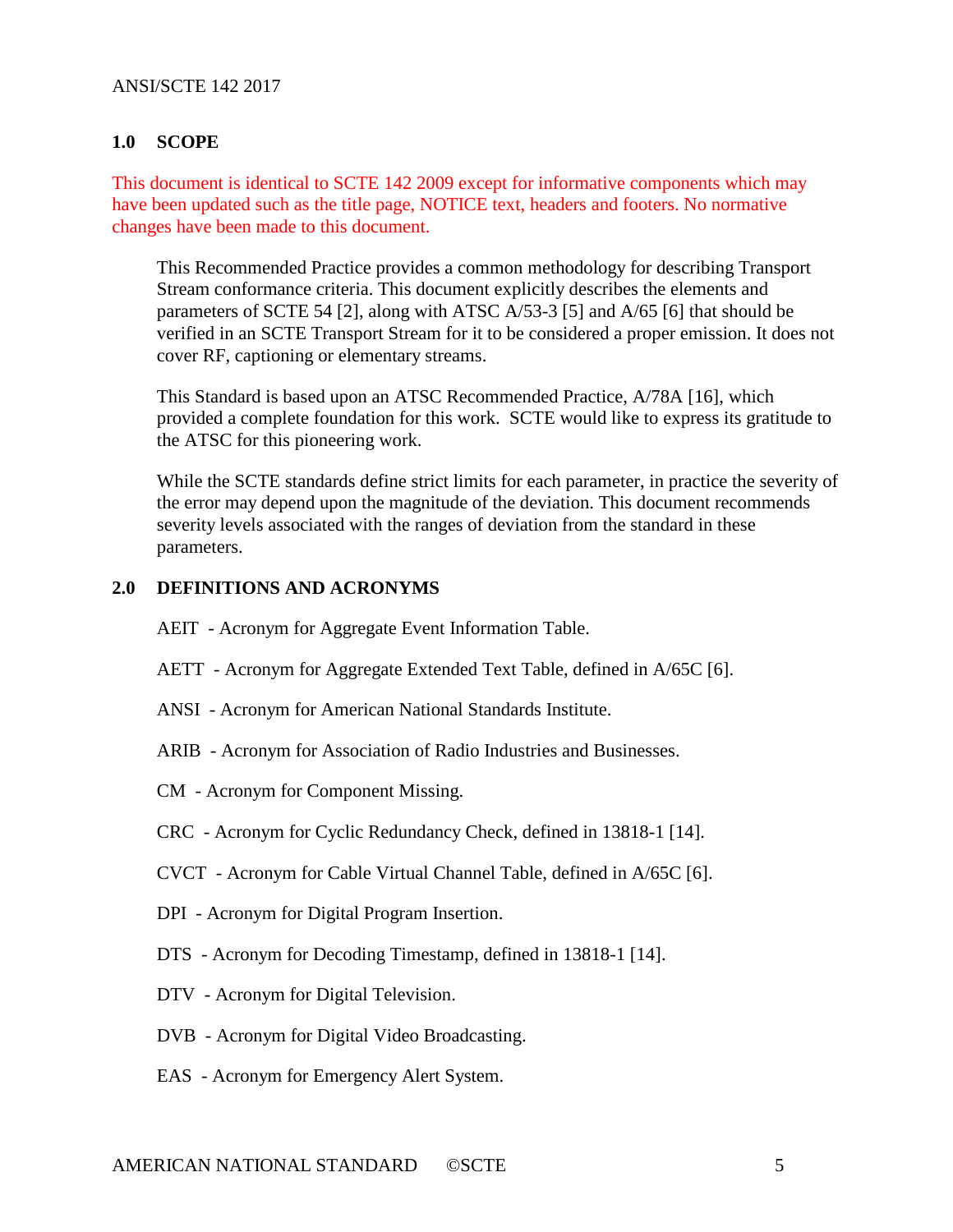- EIT Acronym for Event Information Table, defined in A/65C [6].
- EPG Acronym for Electronic Program Guide.
- ES Acronym for Elementary Stream, defined in 13818-1 [14].
- ETT Acronym for Extended Text Table.
- FCC Acronym for Federal Communications Commission.
- GPS Acronym for Global Positioning System.
- L-VCT Acronym for Long-form Virtual Channel Table, defined in A/65C [6].
- MPEG Acronym for Moving Picture Experts Group.
- MGT Acronym for Master Guide Table, defined in A/65C [6].
- NIT Acronym for Network Information Table, defined in 13818-1 [14].
- NTT Acronym for Network Time Table, defined in A/65C [6].
- OOB-SI Acronym for Out of Band SI.
- PAT Acronym for Program Association Table, defined in 13818-1 [14].
- PCR Acronym for Program Clock Reference, defined in 13818-1 [14].
- PES Acronym for Packetized Elementary Streams, defined in 13818-1 [14].
- PID Acronym for Packet ID, defined in 13818-1 [14].
- PMT Acronym for Program Map Table, defined in 13818-1 [14].
- POA Acronym for Program Off Air.
- PSI Acronym for Program Specific Information, defined in 13818-1 [14].
- PSIP Acronym for Program and System Information Protocol, defined in A/65C [6].
- PTS Acronym for Presentation Time-Stamp, defined in 13818-1 [14].
- PVR Acronym for Personal Video Recorder.
- QAM Acronym for Quadrature Amplitude Modulation.
- QoS Acronym for Quality of Service.
- RAM Acronym for Random Access Memory.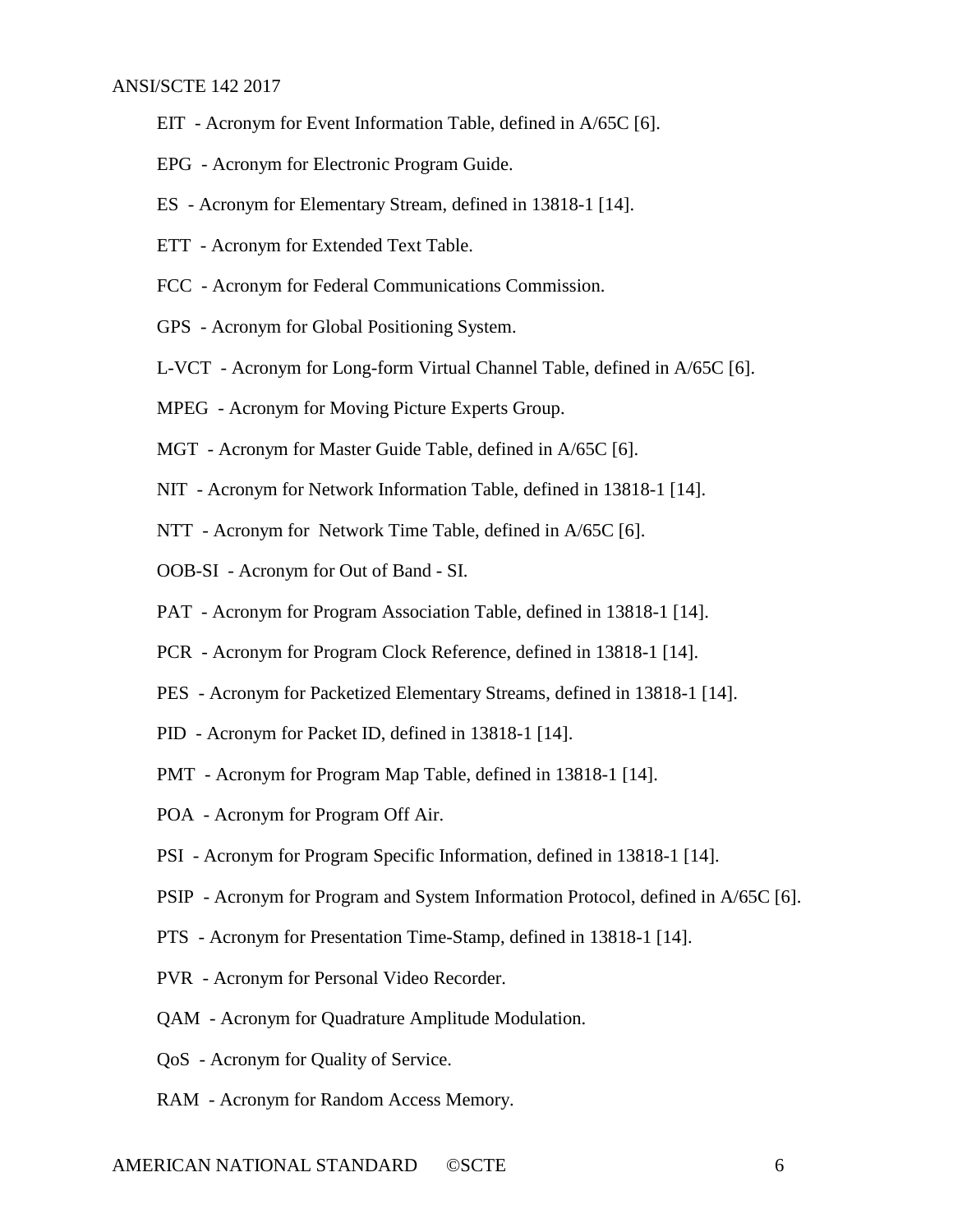- RF Acronym for Radio Frequency.
- RP Acronym for Recommended Practice.
- RRT Acronym for Rating Region Table, defined in A/65C [6].
- SCTE Acronym for Society of Cable Telecommunications Engineers.
- SI Acronym for Service Information, defined in ANSI/SCTE 54 [2].
- SLD Acronym for Service Location Descriptor, defined in A/65C [6].
- STT Acronym for System Time Table, defined in A/65C [6].
- S-VCT Acronym for Short-form Virtual Channel Table, defined in A/65C [6].
- TNC Acronym for Technically Non-Conformant.
- TOA Acronym for Transport Stream Off Air.
- TVCT Acronym for Terrestrial Virtual Channel Table, defined in A/65C [6].
- TS Acronym for Transport Stream, defined in ANSI/SCTE 54 [2].
- T-STD Acronym for Transport Stream System Target Decoder, defined in 13818-1 [14].

VCT - Acronym for Virtual Channel Table.

#### <span id="page-6-0"></span>**3.0 NORMATIVE REFERENCES**

The following documents contain provisions, which, through reference in this text, constitute provisions of this standard. At the time of publication, the editions indicated were valid. All standards are subject to revision, and parties to agreement based on this standard are encouraged to investigate the possibility of applying the most recent editions of the documents listed below.

- 3.1 SCTE References
- [1] ANSI/SCTE 43-2005, Digital Video Systems Characteristics Standard for Cable Television
- [2] ANSI/SCTE 54-2009, Digital Video Service Multiplex and Transport System Standard for Cable Television
- [3] ANSI/SCTE 65-2008, Service Information Delivered Out-Of-Band for Digital Cable **Television**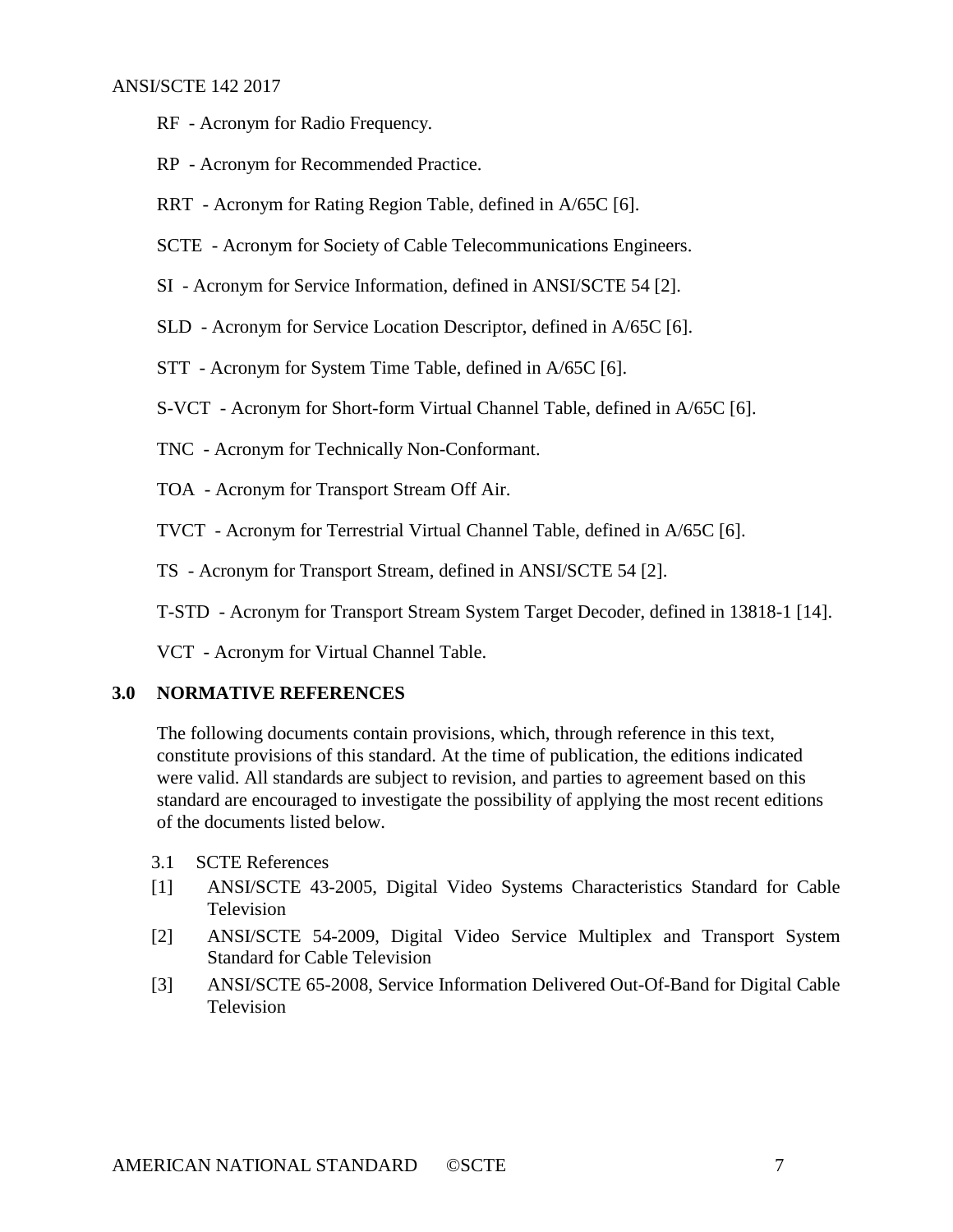- 3.2 Standards from other Organizations
- [4] ATSC A/52B: "Digital Audio Compression (AC-3, E-AC-3) Standard," Advanced Television Systems Committee, Washington, D.C., 14 June 2005.
- [5] ATSC A/53-3:2007: "ATSC Digital Television Standard, Part 3 Service Multiplex and Transport Subsystem Characteristics," Advanced Television Systems Committee, Washington, D.C., 3 January 2007.
- [6] ATSC A/65C: "Program and System Information Protocol for Terrestrial Broadcast and Cable," Advanced Television Systems Committee, Washington, D.C., 2 January 2006.

#### <span id="page-7-0"></span>**4.0 INFORMATIVE REFERENCES**

The following documents may provide valuable information to the reader but are not required when complying with this standard.

- 4.1 SCTE References
- [7] ANSI/SCTE 35-2007, Digital Program Insertion Cueing Message for Cable
- [8] ANSI/SCTE 18-2007 (also known as ANSI J-STD-042-2002), Emergency Alert Message for Cable
- [9] SCTE 128-2007, AVC Video Systems and Transport Constraints for Cable Television
- 4.2 Standards from other Organizations
- [10] ATSC A/69: "Recommended Practice: Program and System Information Protocol Implementation Guidelines for Broadcasters," Advanced Television Systems Committee, Washington, D.C., 25 June 2002.
- [11] ATSC A/110A: "Synchronization Standard for Distributed Transmission, Revision A," Advanced Television Systems Committee, Washington, D.C., 19 July 2005.
- [12] CableLabs OC-SP-HOST2.1-CFR-I01-070720, OpenCable™ Host Device 2.1 Core Functional Requirements, July 2007.
- [13] ETSI TR 101 290 V1.2.1, Digital Video Broadcasting (DVB): Measurement guidelines for DVB systems, May 2001.
- [14] ISO/IEC IS 13818-1:2000 (E), International Standard, Information technology Generic coding of moving pictures and associated audio information: systems.
- [15] ISO/IEC 13818-4:2004 (E), International Standard, Information technology Genetic Coding of Moving Pictures and associated audio information: Conformance Testing.
- [16] ATSC A/78A, Recommended Practice: Transport Stream Verification, 9 May 2007.
- [17] ATSC A/54A, Recommended Practice: Guide to the Use of the ATSC Digital Television Standard, 4 December 2003.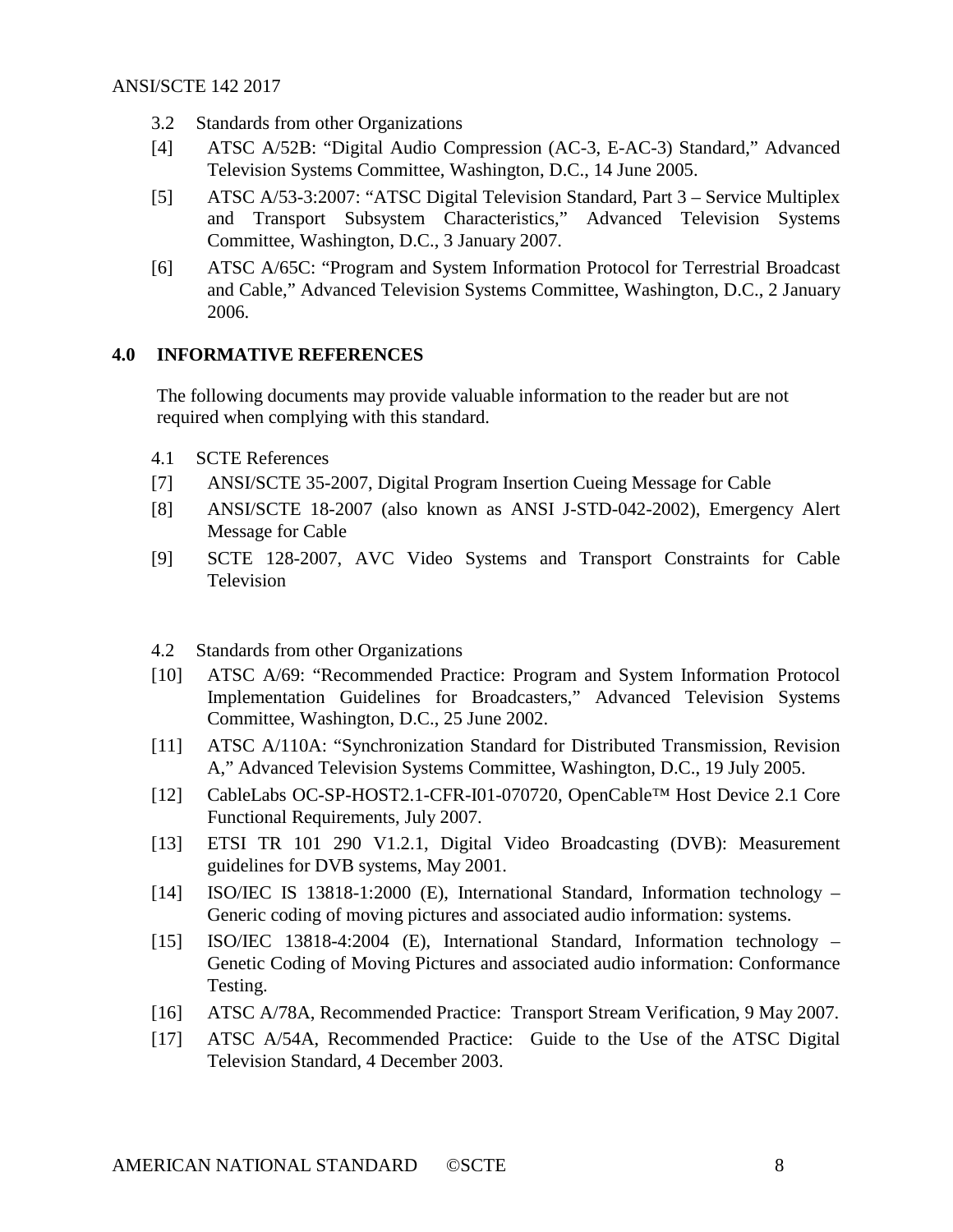# <span id="page-8-0"></span>**5.0 INTRODUCTION**

The SCTE and ATSC standards define the contents and characteristics of the emission Transport Stream. There may be a large number of interactions and interrelationships amongst various components. Successful tuning and display of programs can be enabled if this Transport Stream adheres to the SCTE standards. The connection between the emission remultiplexer and the QAM modulator is the reference analysis point assumed in this document, as shown in Figure 1.

Please note that this diagram shows only a conceptual, functional block view of a DTV system. In practice, actual implementations will only share MPEG data with other devices using the MPEG-2 Transport Stream (TS), as Elementary Streams (ES) or Packetized Elementary Streams (PES) cannot tolerate the introduction of any transmission errors and once synchronization is lost the system crashes. Furthermore, real systems may group the functions in different ways and will likely appear different on an electrical or physical block diagram.

This Standard uses terms and acronyms defined in ISO 13818-1 [14], A/53-3 [5] and A/65 [6], and assumes a fair degree of familiarity with MPEG-2 systems as implemented per the SCTE standards. Readers that do not recognize the terms should read A/54A [17], A/69 [10], SCTE 54 [2], and SCTE 65 [3].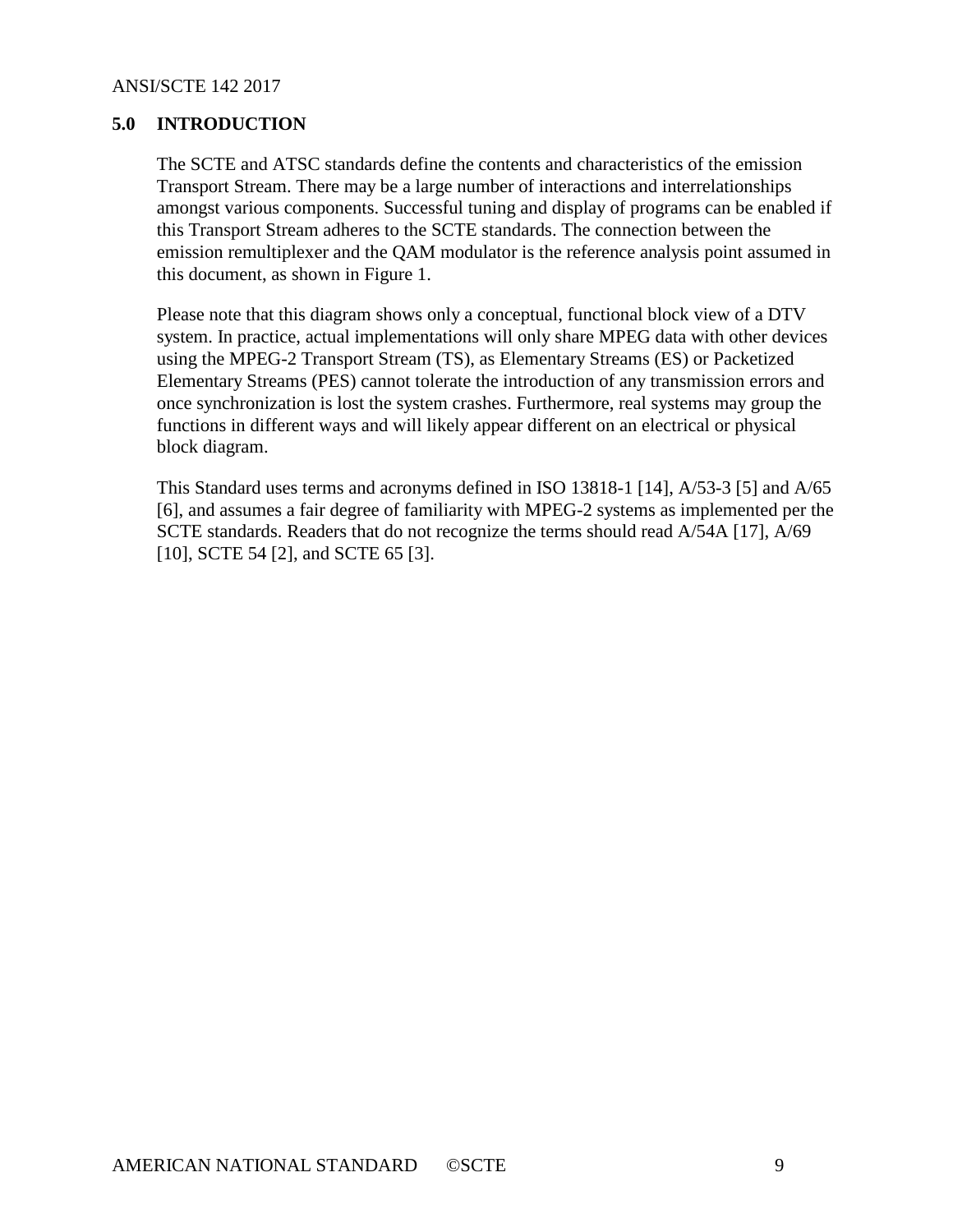

**Figure 1 – Reference analysis point in the DTV system.**

<span id="page-9-0"></span>This Standard identifies transport stream issues by type, dividing errors into the following categories:

- $\Box$  Section 7.0: PSI tables (PAT and PMT)
- $\Box$  Section 8.0 Out-Of-Band Tables
- $\Box$  Section 9.0 In-Band Tables
- $\Box$  Section 10.0: PSIP tables (MGT, VCT, etc.)
- $\Box$  Section 11.0: Timing Model and Buffering
- $\Box$  Section 12.0: Consistency
- Section 13.0: General Errors

Each error type is also provided with an error severity, as listed below:

- $\Box$  Transport Stream Off Air (TOA)
- $\Box$  Program Off Air (POA)
- $\Box$  Component Missing (CM)
- $\Box$  Quality Of Service (QOS)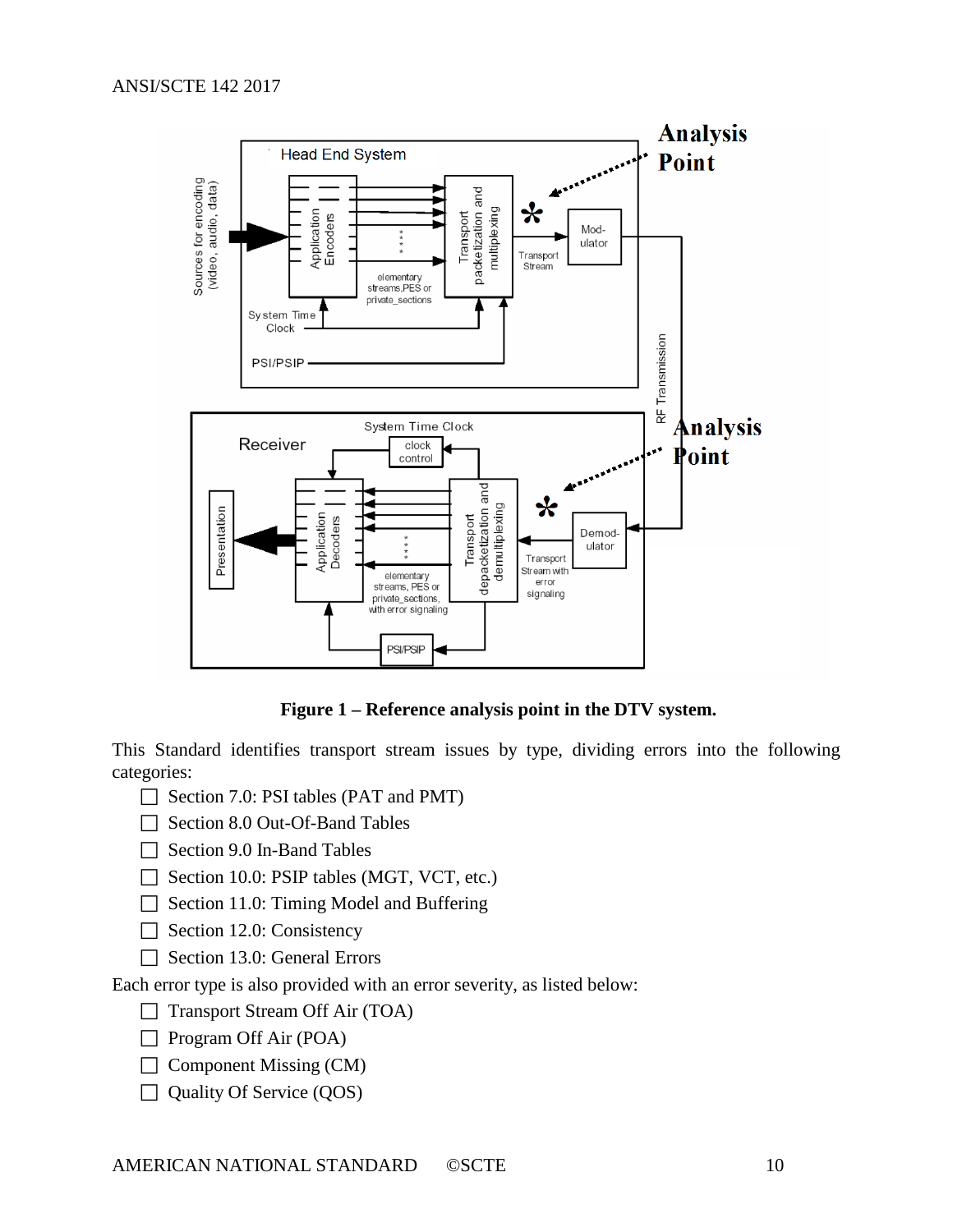$\Box$  Technically Non-Conformant (TNC)

### <span id="page-10-0"></span>**6.0 ERROR CHARACTERIZATION**

As noted earlier, in this document, errors are categorized as:

- $\Box$  Transport Stream Off Air (TOA)
- $\Box$  Program Off Air (POA)
- $\Box$  Component Missing (CM)
- $\Box$  Quality Of Service (QOS)
- $\Box$  Technically Non-Conformant (TNC)

The distinctions between these are important and should be taken into account both by equipment manufacturers of SCTE TS monitoring equipment and the users of that equipment.

6.1 Regarding "Technically Non-Conformant" error handling

Considering these classes of errors, particular attention needs to be paid to the "TNC" or "Technically Non-Conformant" class. In Standards as complex as MPEG-2 and those from the SCTE, situations arise where two "shall" statements collide. At such junctures, the Transport Stream (TS) may be momentarily non-conformant. An example of this might be "PAT repetition error" (see Section [7.1\)](#page-12-1). If the multiplexer is faced with a choice of outputting a packet carrying a PTS on a video PID on the schedule required by Section 11.2 or a repetition of the PAT within the requirements of Section [7.1,](#page-12-1) an implementer may choose to output the PTS sample rather than the PAT. Either way, the TS is for a moment non-conformant. Neither choice of non-conformance will affect any real-world receivers. Neither will result in disruption of service. Either will be non-conformant. There is no avoiding these conflicts, and they arise periodically in real-world equipment.

Should a manufacturer of MPEG analysis equipment choose to make either of these errors the cause of an operator alarm, after multiple false alarms the operator may ignore all alarms. That is not desirable.

A number of the possible errors within this Section fall into these categories. While a continuous occurrence of any should constitute an operator alarm, a single occurrence of any should (as indicated by the table) be treated merely as a minor problem, which, unless re-occurring, is not significant.

6.2 Discussion of Error Classification

An explanation of the error classification scheme is as follows:

1. **Transport Stream Off Air (TOA)**: The transport is effectively off-air as the Transport Stream errors are severe enough that transport level logical constructs are damaged beyond utility. Receivers will not be able to tune and decode anything within the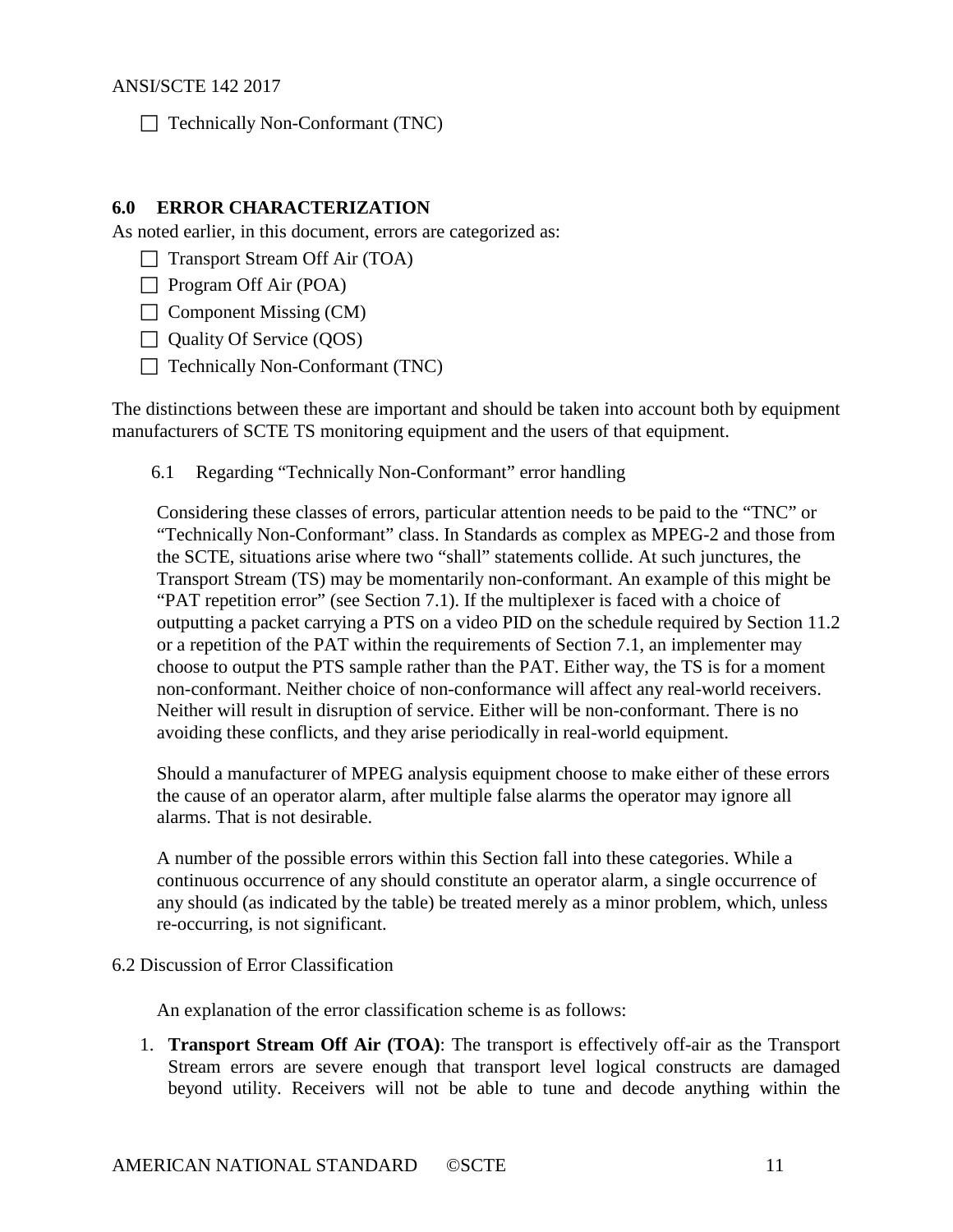transport. The complete or repeated absence of sync bytes would be an example of this level of error.

- 2. **Program Off Air (POA):** A main service (virtual channel) is flawed to the point that that service is effectively off air for conformant/reasonable receiver designs. This could involve all of the program elements being improperly constructed or incorrect/missing signaling about elements. The absence of a PMT instance for a service would be an example of this type of error.
- 3. **Component missing (CM):** One of the program components that is signaled by PSIP or PSI as present is either not present or cannot be found and decoded. One example would be a mismatch between the video PID signaled in the PMT and the actual PID used for the video elementary stream.
- 4. **Quality of Service (QOS)**: Parameters are out of specification by such a margin that a significant fraction of the receivers can be expected to produce flawed outputs. In many cases, the broadcast is viewable, but may exhibit some form of degradation to the viewer. An example might be the PAT cycle time being somewhat longer than the specification, which would cause slower than normal tuning.
- 5. **Technically Non-Conformant (TNC)**: Violates the letter of the standard, but in practice will have little effect on the viewing experience. Errors of this type should be corrected, but do not have the urgency of higher severity errors. An example might be a single instance of a 102 ms PAT cycle time (with the remainder of the PATs coming at less than 100 ms intervals).

In most cases the error threshold for what may appear to be escalating categorization is based on: 1) the official metric to twice the metric, 2) twice the official metric to 5 times the metric, and 3) over five times the metric. The nominal mathematical expression of this is shown below, where Tc is the metric for the cycle time and t is the time since the last arrival (note that for clarity of expression of the time intervals, this document ignores time advances during each millisecond increment):

- 1. Tc  $<$  t  $\leq$  2Tc
- 2.  $2Tc < t < 5Tc$
- 3.  $5Tc < t$

This scale can prevent "shall-statement collisions" from producing meaningless error alarms, yet provides guidance to equipment makers and users regarding severities.

<span id="page-11-0"></span>6.3 Regarding CRC errors

Readers may note that CRC errors are categorized as "TNC" rather than as higher severity. Analysis equipment may wish to track repetition rates of CRC errors and produce a higher level indication (such as QoS) if they reoccur with any frequency.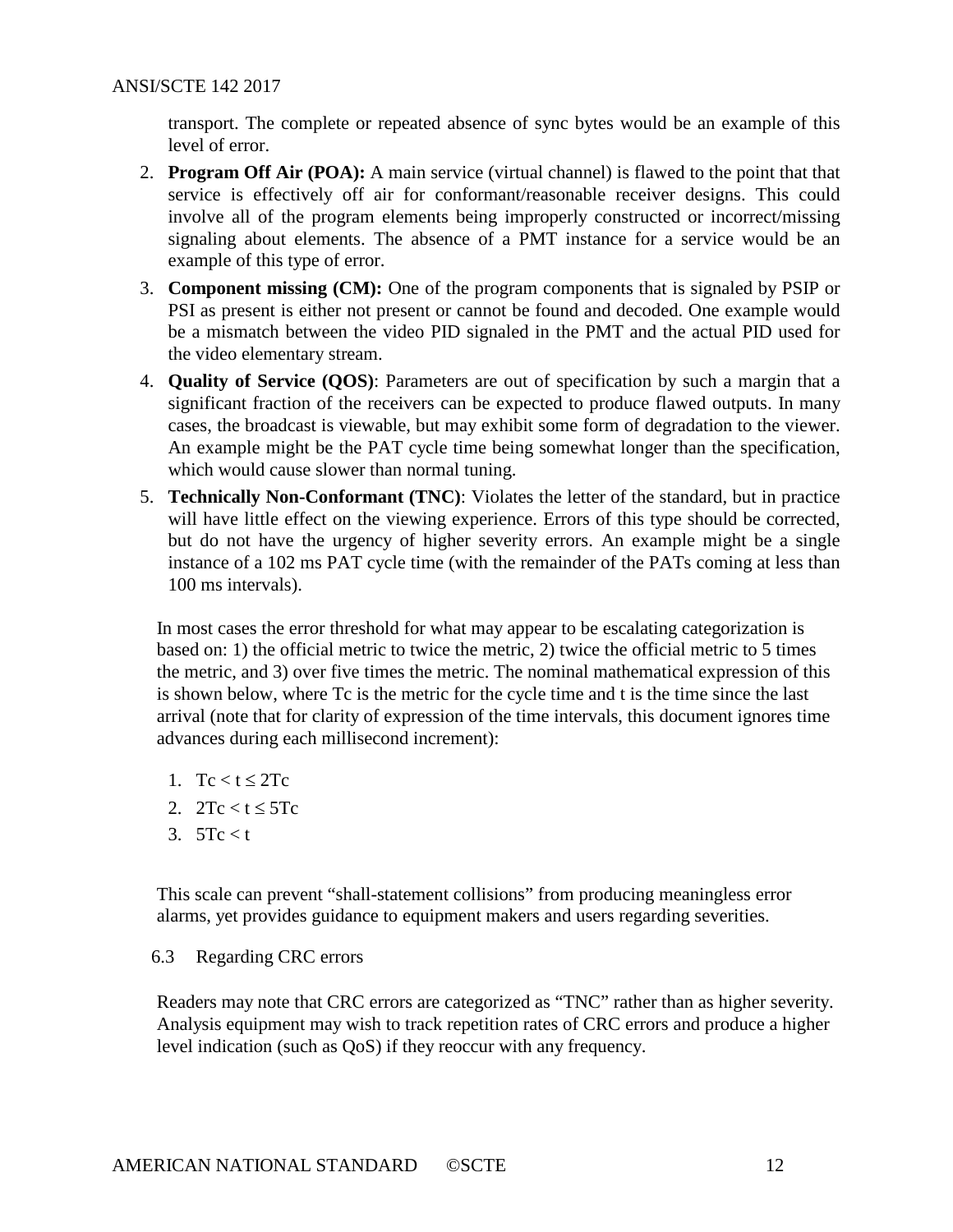The sole exception to this categorization is for SCTE 35 messages, as loss of the message due to CRC error may result in loss of revenue to the operator of the ad insertion system. Thus this error is categorized as "CM" (Component Missing).

# <span id="page-12-0"></span>**7.0 PSI ERRORS**

An SCTE transport stream is also required to be MPEG-2 conformant (see Section 5 in reference [15]). Therefore, an SCTE transport stream must include the two mandatory Program Specific Information (PSI) tables. These two tables are known as the Program Association Table (PAT) and the Program Map Table (PMT). The syntax is defined within ISO/IEC 13818-1 [14]. The maximum interval for the PAT is specified in the SCTE standards as 100 ms. The maximum interval for the PMT is specified in the SCTE standards as 400 ms. Exceeding the interval on each of these tables by a small amount should not have a major impact on a receiver, especially since each SCTE conformant receiver should be able to fully tune to any SCTE channel through the use of the SCTE SI tables.

# <span id="page-12-1"></span>7.1 PAT

Error conditions for the Program Association Table are classified in Table 7.1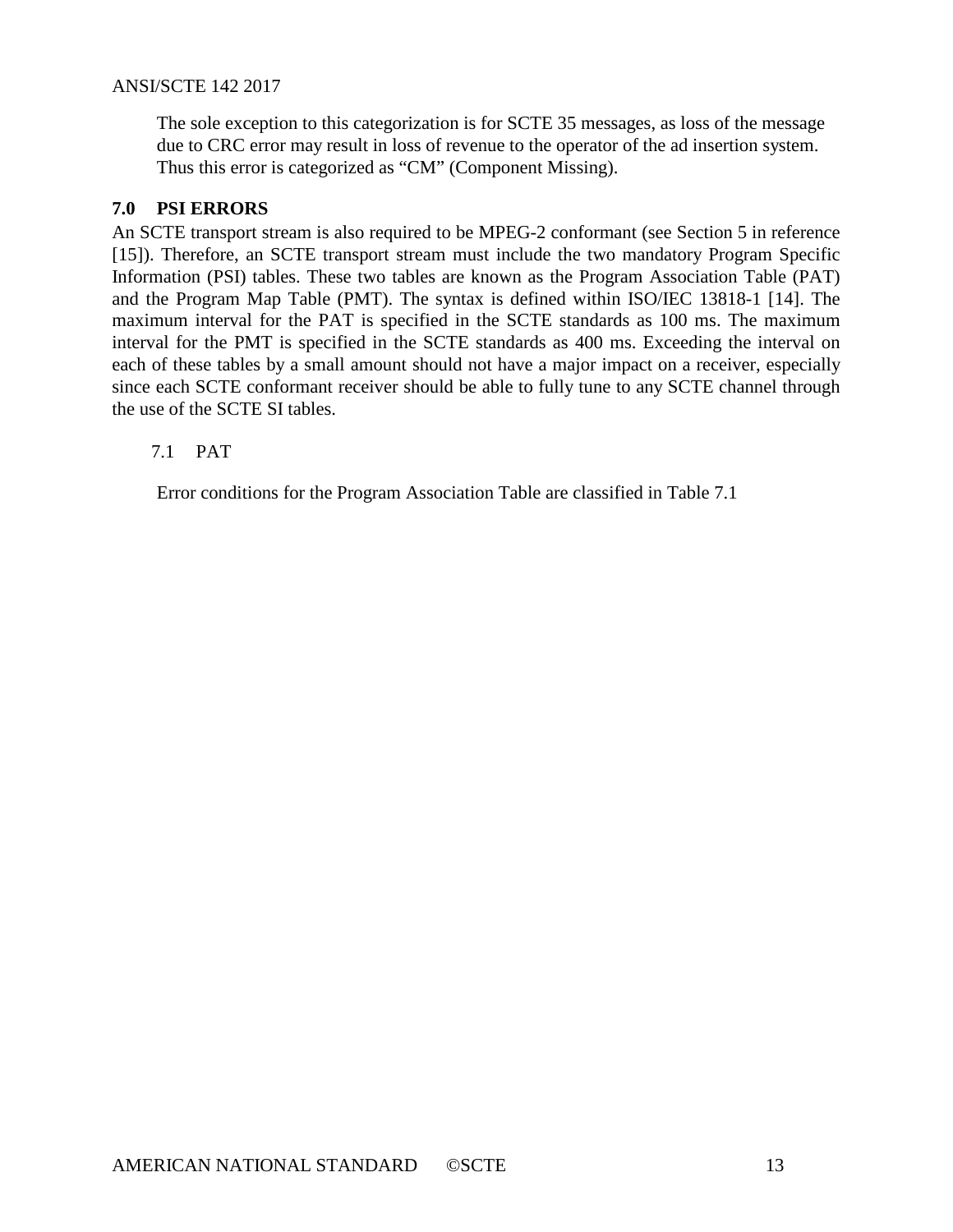| <b>Table 7.1 PAT Error Conditions</b> |  |
|---------------------------------------|--|
|---------------------------------------|--|

<span id="page-13-0"></span>

| <b>Error Condition</b>        | <b>Error Qualifier</b>                                                                                  | TOA | <b>POA</b> | <b>CM</b> | QOS | TNC |
|-------------------------------|---------------------------------------------------------------------------------------------------------|-----|------------|-----------|-----|-----|
|                               | PAT repetition error PAT repetition interval error (100ms < cycle time $\leq$<br>$200ms$ <sup>1</sup>   |     |            |           |     | Х   |
|                               | $\vert$ PAT repetition error $\vert$ PAT repetition interval error (200ms < cycle time $\leq$<br>500ms) |     |            |           | Χ   |     |
| <b>PAT</b> absence error      | PAT not found (cycle time > 500ms)                                                                      |     | Χ          | X         | х   |     |
| <b>PAT</b> syntax error       | Packet with PID 0x0000 doesn't have table id 0x00                                                       | X   | х          | Χ         | X   |     |
| <b>PAT</b> syntax error       | CRC is incorrect for table_id 0x00 within PID 0x0000 <sup>2</sup>                                       |     |            |           |     |     |
| PAT syntax error              | scrambling_control_field is not '00' for packet within PID  X<br>0x00003                                |     | X          | X         | X   |     |
| $\mathbf{r}$ and $\mathbf{r}$ |                                                                                                         |     |            |           |     |     |

Legend:

TOA: TS Off Air, POA: Program Off Air, CM: Component Missing, QOS: Quality of Service, TNC: Technically Non-Conformant

Notes:

1) Or over 140 ms with regards to the hard limit of 80 kbps. In A/53-3, Section 6.4 it is noted that in cases where the table section sizes are such that the 100 millisecond repetition rate of the program\_association\_section() would cause the 80,000 bps maximum rate to be exceeded, the time interval between the byte containing the last bit of the program\_association\_section() may be increased but in no event shall exceed 140 milliseconds, so that under no circumstances the limit of 80,000 bps is exceeded.

2) Each instance of an incorrect CRC should be interpreted as the table not being present. This occurrence should be considered as part of a repetition or absence error determination. See Section [6.3.](#page-11-0)

3) An error in the setting of the scrambling control field is most likely an indicator of a hard failure or incorrect setting and will persist until corrected.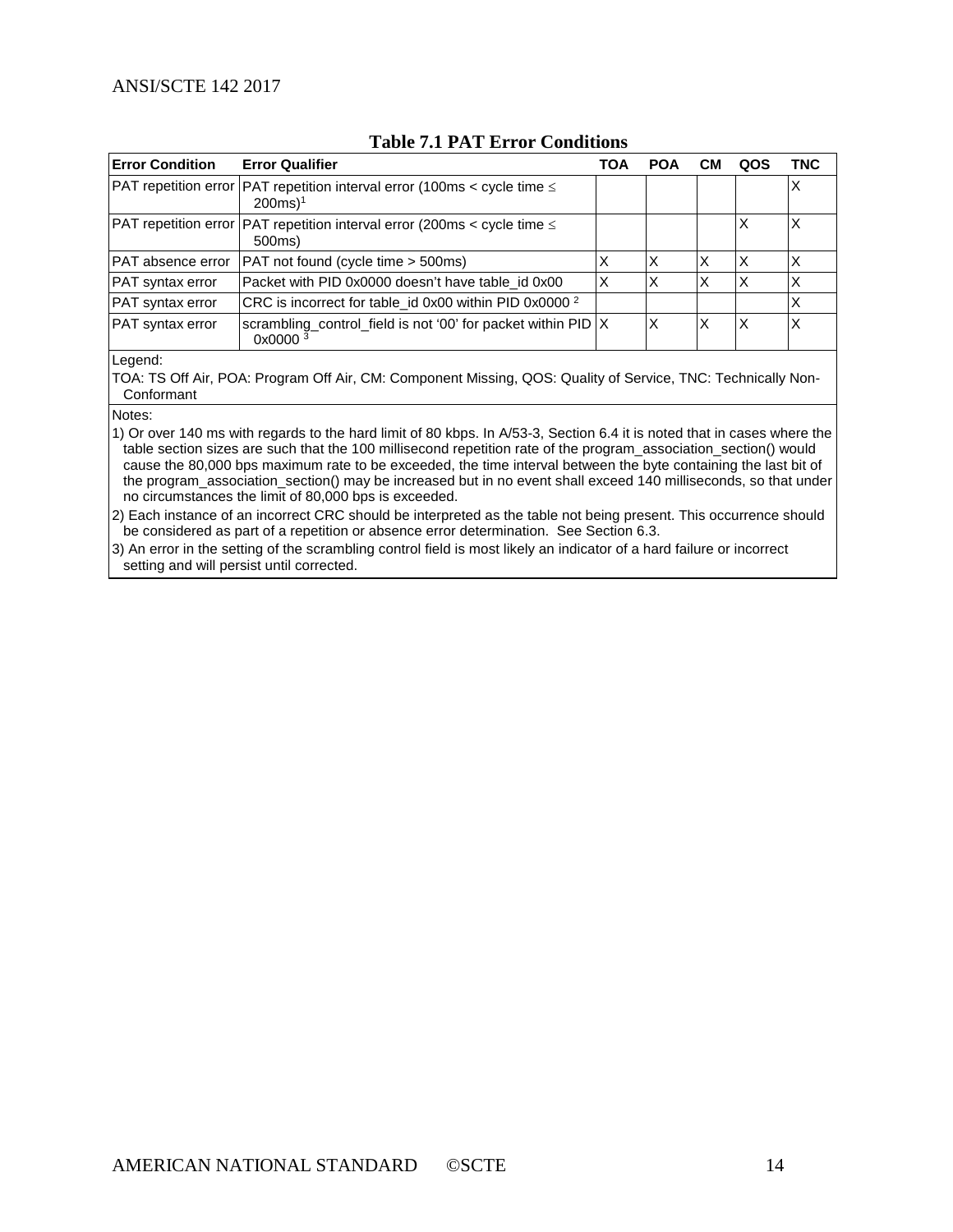# 7.2 PMT

Error conditions for the Program Map Table are classified in Table 7.2.

<span id="page-14-1"></span>

| <b>Error Condition</b> | <b>Error Qualifier</b>                                                                                                                                                                                       | <b>TOA</b> | <b>POA</b> | CМ | QOS | TNC |
|------------------------|--------------------------------------------------------------------------------------------------------------------------------------------------------------------------------------------------------------|------------|------------|----|-----|-----|
|                        | PMT repetition error   PMT repetition interval error (400ms < cycle time $\leq$<br>800ms)                                                                                                                    |            |            |    |     | x   |
|                        | PMT repetition error PMT repetition interval error (800ms < cycle time $\leq$<br>2000ms)                                                                                                                     |            |            |    | x   | x   |
| PMT absence error      | PMT not found (cycle time > 2000ms)                                                                                                                                                                          |            | x          | x  | X   | x   |
| PMT syntax error       | Packet with "PMT PID" doesn't have table id 0x02                                                                                                                                                             |            | x          | x  | x   | x   |
| PMT syntax error       | CRC is incorrect for table id $1$                                                                                                                                                                            |            |            |    |     | х   |
| PMT syntax error       | scrambling_control_field is not '00' for packets containing<br>PMT <sup>2</sup>                                                                                                                              |            | x          | x  | X   | х   |
| PMT syntax error       | "PMT PID" referenced by PAT not found                                                                                                                                                                        |            | x          | x  | X   | x   |
| Legend:<br>Conformant  | TOA: TS Off Air, POA: Program Off Air, CM: Component Missing, QOS: Quality of Service, TNC: Technically Non-                                                                                                 |            |            |    |     |     |
| Notes:                 |                                                                                                                                                                                                              |            |            |    |     |     |
|                        | 1) Each instance of an incorrect CRC should be interpreted as the table not being present. This occurrence should<br>he considered as nort of a repetition or observes arroy determination. Can Caetian C.3. |            |            |    |     |     |

be considered as part of a repetition or absence error determination. See Section [6.3.](#page-11-0) 2) An error in the setting of the scrambling control field is most likely an indicator of a hard failure or incorrect

<span id="page-14-0"></span>setting and will persist until corrected.

# **8.0 OUT-OF-BAND TABLE ERRORS**

ANSI/SCTE 65 [3] defines out-of-band service information for cable. The service information is designed to support "navigation devices" on cable. There are two main categories of information in the ANSI/SCTE 65 Standard, system information and schedule data. System information allows navigation among and access to the channels currently within the DTV transport stream. It is similar to the PSI data discussed elsewhere in this document. The schedule data provides necessary information for efficient browsing and selection of current and future events.

Six profiles are described within ANSI/SCTE 65 - defining required and optional data specified for out-of band transport via cable.

- **Profile 1 – Baseline**: This Baseline Profile reflects a practice in cable where the Short-Form Virtual Channel Table, the Modulation Mode Subtable and the Carrier Definition Subtable are used for channel navigation.
- **Profile 2 – Revision Detection:** Profile 2 uses the same channel navigation mechanism as Profile 1 while adding a detection mechanism that facilitates revision handling of tables. The revision detection mechanism is applicable to the Network Information Table, Network Text Table, and S-VCT that are also used in Profile 1.
- **Profile 3 – Parental Advisory:** Profile 3 uses Profile 2 as the base and adds support for the Rating Region Table in order to be compliant with the FCC-mandated V-chip content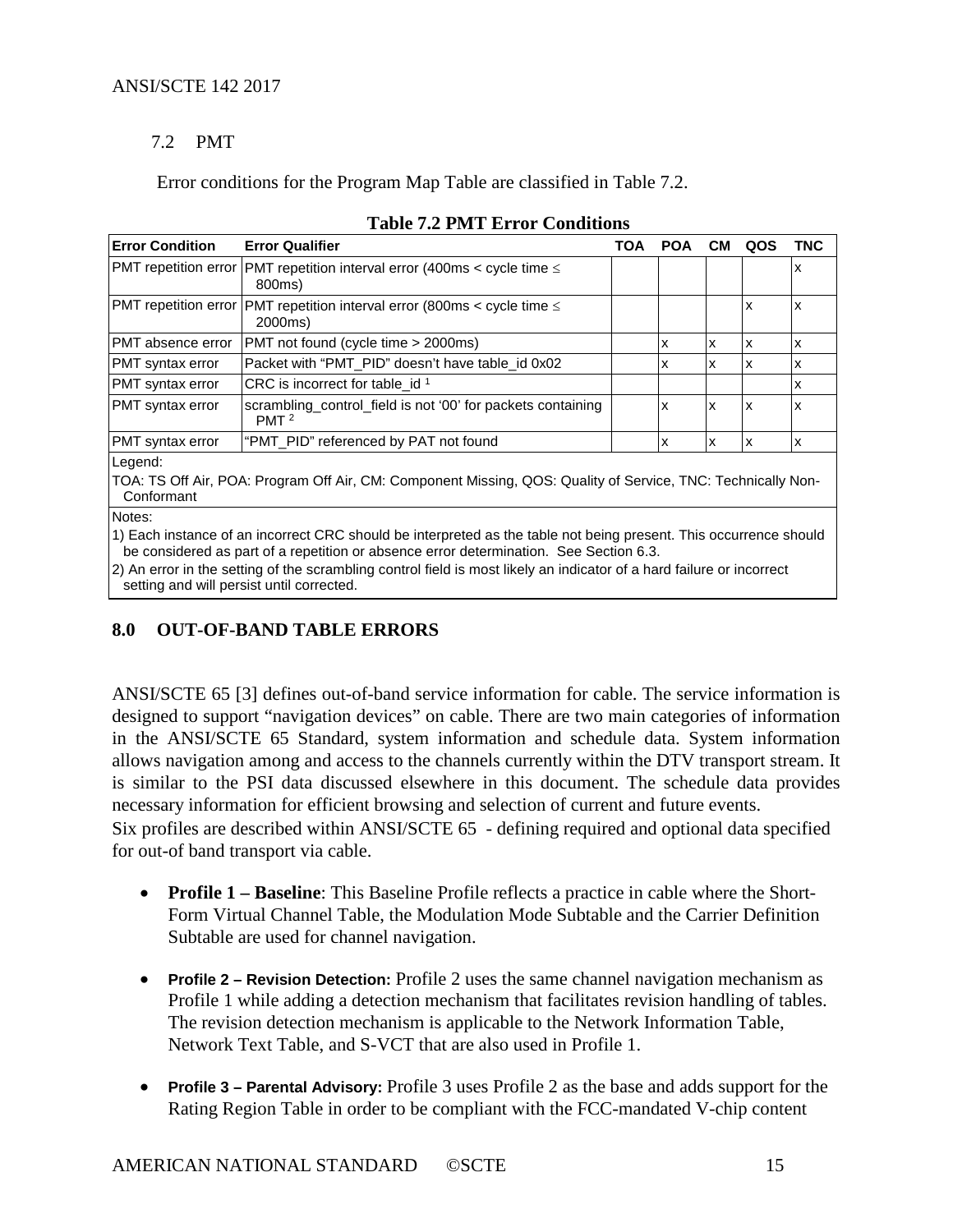advisory scheme. Since for the U.S. and its possessions, EIA-766 [25] defines the contents of version 0 RRT, use of RRT is more applicable to outside of North America. The channel navigation mechanism is the same as in Profile 1.

- **Profile 4 Standard Electronic Program Guide Data:** Profile 4 uses Profile 3 as the base and further defines a standard format for delivery of Electronic Program Guide data by using the Aggregate Event Information Table and the Aggregate Extended Text Table. The Master Guide Table is required to manage the AEITs, AETTs and other applicable tables from Profile 3. The same mechanism as in Profile 1 is used for channel navigation.
- **Profile 5 – Combination:** Support for channel navigation based on L-VCT and MGT is added. Backward compatibility with systems operating within profiles 1 to 4 is maintained. Using profile 5, a cable operator could have a mixture of devices requiring the S-VCT, NIT and NTT tables as well as ones requiring the long-form tables: i.e., L-VCT, MGT. When using profile 5, both the S-VCT and the L-VCT must be present, and each must describe all available services.
- **Profile 6 PSIP Only:** Profile 6 is based solely on long-form tables and is an extension of the terrestrial broadcasting mechanism. Channel navigation is based on the Long-form Virtual Channel Table. The AEIT and the optional AETT streams are used to provide EPG data.
- 8.1 Master Guide Table (MGT)

When present, error conditions for the Master Guide Table are classified in Table 8.1.

<span id="page-15-0"></span>

| <b>Error Condition</b> | <b>Error Qualifier</b>                                                                                       | TOA | <b>POA</b> | <b>CM</b> | QOS | <b>TNC</b> |
|------------------------|--------------------------------------------------------------------------------------------------------------|-----|------------|-----------|-----|------------|
|                        | MGT repetition error MGT repetition interval error (500ms < cycle time $\leq$<br>1000ms)                     |     |            |           |     | x          |
|                        | MGT repetition error MGT repetition interval error (1000ms < cycle time $\leq$<br>5000ms)                    |     |            |           | X   | X          |
| MGT absence error      | MGT not found (cycle time > 5000ms)                                                                          | X   | X          | X         | X   | Χ          |
| MGT syntax error       | CRC is incorrect for table_id 0xC7 <sup>1</sup>                                                              |     |            |           |     | Χ          |
| MGT syntax error       | scrambling_control_field is not '00' for packets containing<br>MGT <sup>2</sup>                              |     | X          | X         | X   | Χ          |
| Legend:                |                                                                                                              |     |            |           |     |            |
| Conformant             | TOA: TS Off Air, POA: Program Off Air, CM: Component Missing, QOS: Quality of Service, TNC: Technically Non- |     |            |           |     |            |
| Notes:                 |                                                                                                              |     |            |           |     |            |

|  | <b>Table 8.1 MGT Error Conditions</b> |  |
|--|---------------------------------------|--|
|--|---------------------------------------|--|

Notes:

1) Each instance of an incorrect CRC should be interpreted as the table not being present. This occurrence should be considered as part of a repetition or absence error determination. See Section [6.3.](#page-11-0)

2) An error in the setting of the scrambling control field is most likely an indicator of a hard failure or incorrect setting and will persist until corrected.

8.2 Short-form Virtual Channel Table (S-VCT)

When present, error conditions for the Short-form Virtual Channel Table are classified in Table 8.2.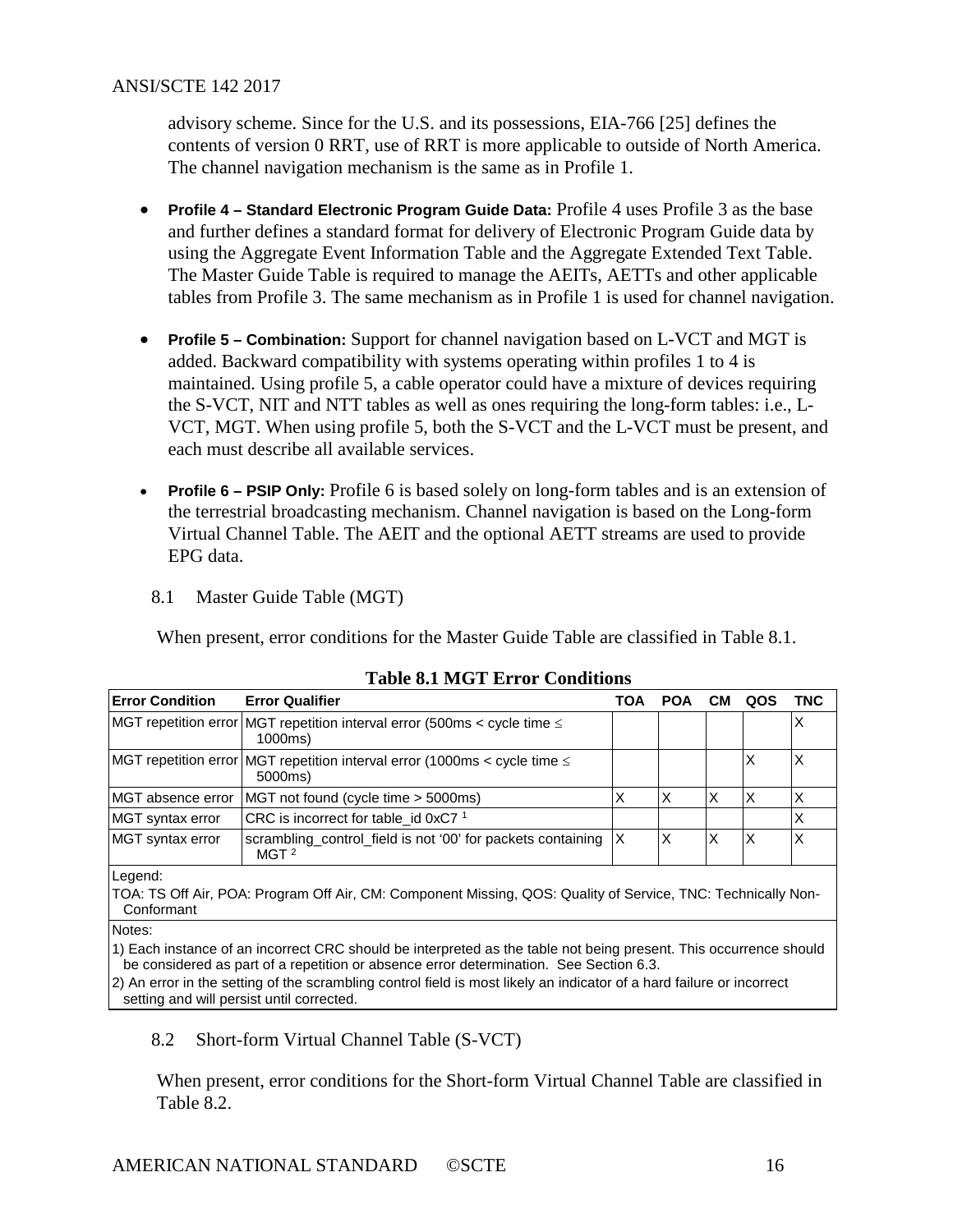<span id="page-16-0"></span>

| <b>Error Condition</b> | <b>Error Qualifier</b>                                                                           | TOA | <b>POA</b>     | CМ | QOS | TNC |
|------------------------|--------------------------------------------------------------------------------------------------|-----|----------------|----|-----|-----|
|                        | VCT repetition error VCT repetition interval error (2 minutes < cycle time $\leq 4$<br>minutes)  |     |                |    |     |     |
|                        | VCT repetition error VCT repetition interval error (4 minutes < cycle time $\leq 10$<br>minutes) |     |                |    | х   |     |
| VCT absence error      | VCT not found (cycle time > 10 minutes)                                                          |     | X <sup>3</sup> | X  | X   |     |
| VCT syntax error       | CRC is incorrect for table id $0xC4$ <sup>1</sup>                                                |     |                |    |     |     |
| VCT syntax error       | scrambling_control_field is not '00' for packets containing<br>VCT <sup>2</sup>                  |     | $X^3$          | X  | X   |     |
| Legend:                |                                                                                                  |     |                |    |     |     |

# **Table 8.2 S-VCT Error Conditions**

TOA: TS Off Air, POA: Program Off Air, CM: Component Missing, QOS: Quality of Service, TNC: Technically Non-Conformant

Notes:

1) Each instance of an incorrect CRC should be interpreted as the table not being present. This occurrence should be considered as part of a repetition or absence error determination. See Section [6.3.](#page-11-0)

2) An error in the setting of the scrambling control field is most likely an indicator of a hard failure or incorrect setting and will persist until corrected.

3) S-VCT generator is off-air. Tuning algorithms based on S-VCT will fail.

#### 8.3 Long-form Virtual Channel Table (L-VCT)

When present, error conditions for the Long-form Virtual Channel Table are classified in Table 8.3.

<span id="page-16-1"></span>

| <b>Error Condition</b> | <b>Error Qualifier</b>                                                                                       | TOA | <b>POA</b> | CМ | QOS | TNC |
|------------------------|--------------------------------------------------------------------------------------------------------------|-----|------------|----|-----|-----|
|                        | VCT repetition error VCT repetition interval error (2 minutes < cycle time $\leq 4$<br>minutes)              |     |            |    |     | х   |
|                        | VCT repetition error VCT repetition interval error (4 minutes < cycle time $\leq 10$<br>minutes)             |     |            |    | X   |     |
| VCT absence error      | VCT not found (cycle time > 10 minutes)                                                                      |     | $X^3$      | X  | X   |     |
| VCT syntax error       | CRC is incorrect for table id 0xC9 <sup>1</sup>                                                              |     |            |    |     |     |
| VCT syntax error       | scrambling_control_field is not '00' for packets containing<br>VCT <sup>2</sup>                              |     | $X^3$      | X  | Χ   |     |
| Legend:                |                                                                                                              |     |            |    |     |     |
| Conformant             | TOA: TS Off Air, POA: Program Off Air, CM: Component Missing, QOS: Quality of Service, TNC: Technically Non- |     |            |    |     |     |
| $\mathbf{r}$           |                                                                                                              |     |            |    |     |     |

#### **Table 8.3 L-VCT Error Conditions**

Notes:

1) Each instance of an incorrect CRC should be interpreted as the table not being present. This occurrence should be considered as part of a repetition or absence error determination. See Section [6.3.](#page-11-0)

2) An error in the setting of the scrambling control field is most likely an indicator of a hard failure or incorrect setting and will persist until corrected.

3) L-VCT generator is off-air. Tuning algorithms based on L-VCT will fail.

#### 8.4 Rating Region Table (RRT)

When present, error conditions for the Rating Region Table are classified in Table 8.4.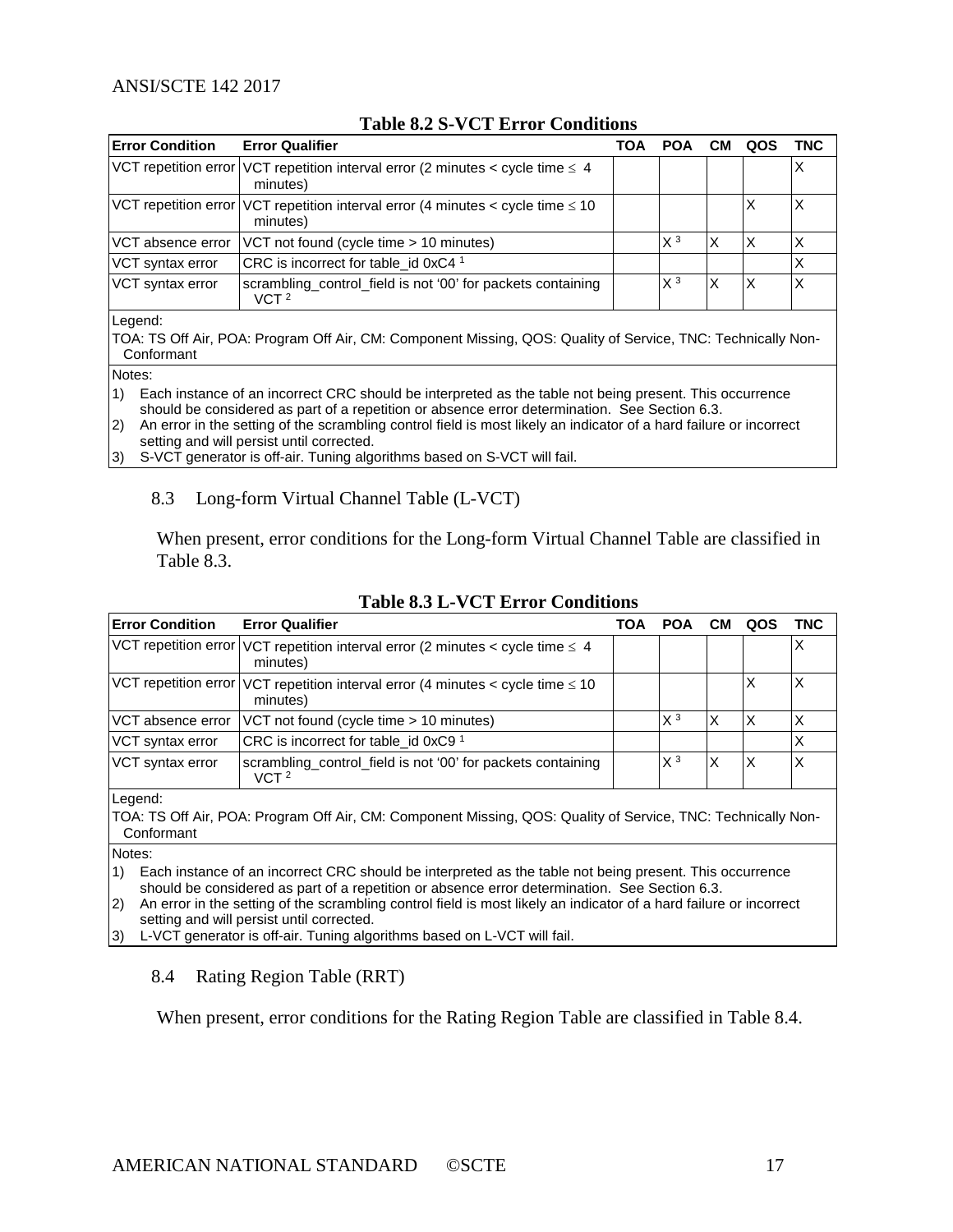<span id="page-17-0"></span>

|                        | TAMA VIT ININ LIITUL VAMARILIVIIN                                                               |     |            |                |     |     |  |
|------------------------|-------------------------------------------------------------------------------------------------|-----|------------|----------------|-----|-----|--|
| <b>Error Condition</b> | <b>Error Qualifier</b>                                                                          | TOA | <b>POA</b> | CМ             | QOS | TNC |  |
| RRT <sup>1</sup>       |                                                                                                 |     |            |                |     |     |  |
|                        | RRT repetition error RRT repetition interval error (1 minute < cycle time $\leq$ 2<br>minutes)  |     |            |                |     |     |  |
|                        | RRT repetition error RRT repetition interval error (2 minutes < cycle time $\leq 5$<br>minutes) |     |            |                | X   |     |  |
| RRT absence error      | RRT not found (cycle time > 5 minutes)                                                          |     |            | X <sup>4</sup> | Х   | х   |  |
| RRT syntax error       | CRC is incorrect for table_id 0xCA <sup>2</sup>                                                 |     |            |                |     |     |  |
| RRT syntax error       | scrambling_control_field is not '00' for packets containing<br>RRT <sup>3</sup>                 |     |            | X <sup>4</sup> | X   |     |  |
| egand.                 |                                                                                                 |     |            |                |     |     |  |

#### **Table 8.4 RRT Error Conditions**

Legend:

TOA: TS Off Air, POA: Program Off Air, CM: Component Missing, QOS: Quality of Service, TNC: Technically Non-Conformant

Notes:

1) RRT is not required to be present for Rating Region 1. If the RRT is signaled in the MGT, then these error conditions apply.

2) Each instance of an incorrect CRC should be interpreted as the table not being present. This occurrence should be considered as part of a repetition or absence error determination. See Section 6.3.

3) An error in the setting of the scrambling control field is most likely an indicator of a hard failure or incorrect setting and will persist until corrected.

4) OOB SI component missing.

#### 8.5 Aggregate Event Information Table (AEIT) and Aggregate Extended Text Table (AETT)

When present, error conditions for the Aggregate Event Information Table and Aggregate Extended Text Table are classified in Table 8.5.

<span id="page-17-1"></span>

| <b>Error Condition</b>                                                                                          | <b>Error Qualifier</b>                                                               |  |   | TOA POA CM QOS TNC |   |
|-----------------------------------------------------------------------------------------------------------------|--------------------------------------------------------------------------------------|--|---|--------------------|---|
| AEIT-0,1/AETT-0,1<br>syntax error                                                                               | AEIT-0,1 & AETT-0,1 sections with common MGT_tag<br>values do not share a common PID |  | х |                    | х |
| AEIT-2,3/AETT-2,3<br>syntax error                                                                               | AEIT-2,3 & AETT-2,3 sections with common MGT_tag<br>values do not share a common PID |  | X | х                  | X |
| <b>AEIT</b> syntax error                                                                                        | CRC is incorrect for table id $0xD61$                                                |  |   |                    | X |
| scrambling_control_field is not '00' for packets containing<br><b>AEIT</b> syntax error<br>$A$ FIT <sup>2</sup> |                                                                                      |  | Χ |                    | х |
| <b>AETT</b> syntax error                                                                                        | CRC is incorrect for table id $0xD71$                                                |  |   |                    | X |
| <b>AETT</b> syntax error                                                                                        | scrambling_control_field is not '00' for packets containing<br>AETT <sup>2</sup>     |  | Χ |                    | Χ |

# **Table 8.5 AEIT and AETT Error Conditions**

Legend:

TOA: TS Off Air, POA: Program Off Air, CM: Component Missing, QOS: Quality of Service, TNC: Technically Non-Conformant

Notes:

1) Each instance of an incorrect CRC should be interpreted as the table not being present. This occurrence should be considered as part of a repetition or absence error determination. See Section [6.3.](#page-11-0)

2) An error in the setting of the scrambling control field is most likely an indicator of a hard failure or incorrect setting and will persist until corrected.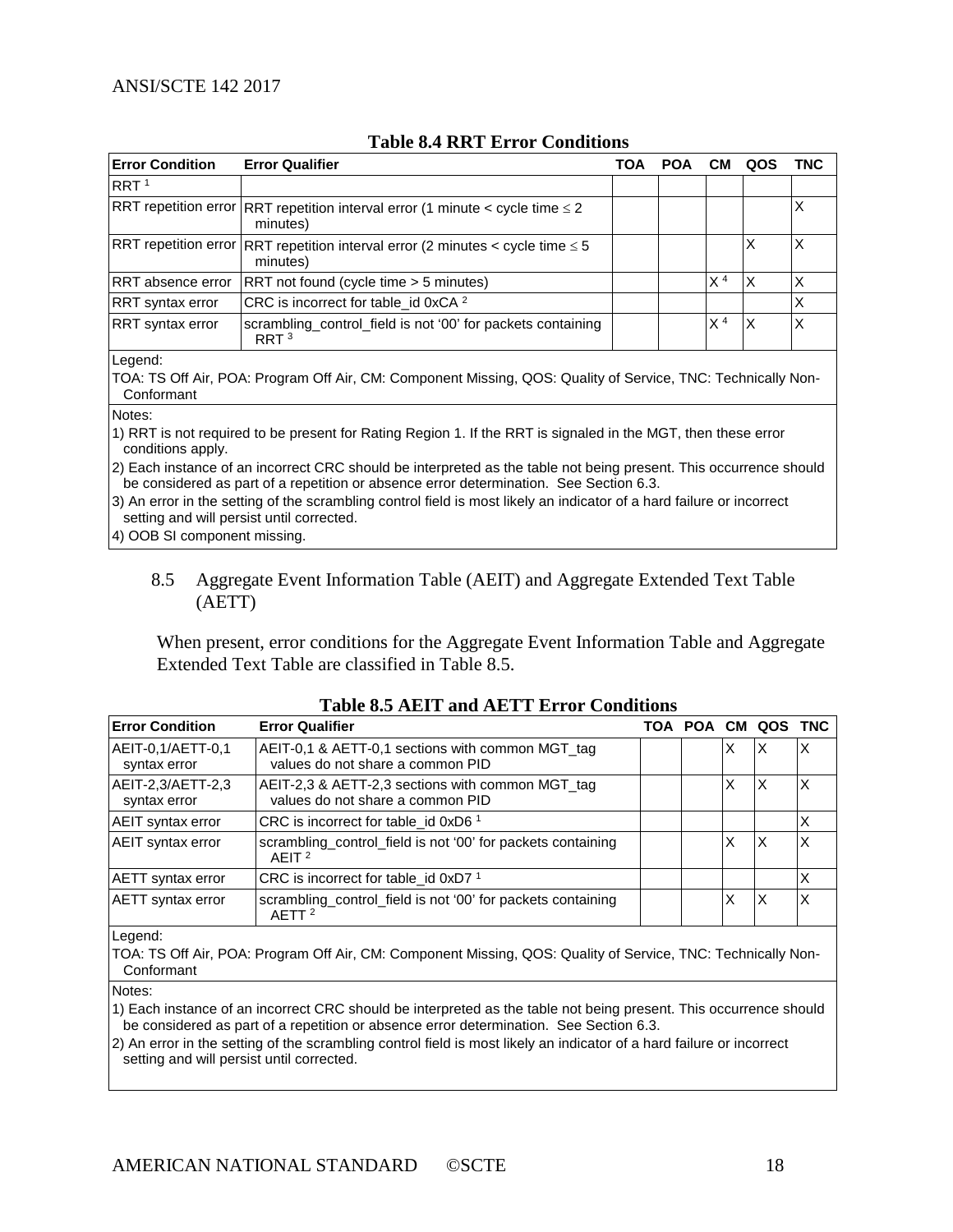#### 8.6 System Time Table (STT)

When present, error conditions for the System Time Table are classified in Table 8.8.

<span id="page-18-1"></span>

| Error<br><b>Condition</b>      | <b>Error Qualifier</b>                                                                                                 |  |  |                | TOA POA CM QOS TNC |   |  |  |  |
|--------------------------------|------------------------------------------------------------------------------------------------------------------------|--|--|----------------|--------------------|---|--|--|--|
| <b>STT</b> repetition<br>error | STT repetition interval error (1 minute $\lt$ cycle time $\leq$ 2 minutes)                                             |  |  |                |                    | X |  |  |  |
| <b>STT</b> repetition<br>error | STT repetition interval error (2 minutes < cycle time $\leq$ 5 minutes)                                                |  |  |                | X                  | X |  |  |  |
| <b>STT</b> absence<br>error    | STT not found (cycle time > 5 minutes)                                                                                 |  |  | X <sup>2</sup> | X                  | X |  |  |  |
| <b>STT syntax</b><br>errors    | CRC is incorrect for table id $0xC5$ <sup>1</sup>                                                                      |  |  |                |                    | X |  |  |  |
| <b>STT</b> time value<br>error | STT time value is more than 30 seconds away from current correct<br>GPS second_count (including GPS_UTC_offset impact) |  |  | $X^{2,3}$ X    |                    | X |  |  |  |
| Legend:                        |                                                                                                                        |  |  |                |                    |   |  |  |  |
| Conformant                     | TOA: TS Off Air, POA: Program Off Air, CM: Component Missing, QOS: Quality of Service, TNC: Technically Non-           |  |  |                |                    |   |  |  |  |
| Notes:                         |                                                                                                                        |  |  |                |                    |   |  |  |  |
|                                | 1) Each instance of an incorrect CRC should be interpreted as the table not being present. This occurrence should      |  |  |                |                    |   |  |  |  |

### **Table 8.8 STT Error Conditions**

be considered as part of a repetition or absence error determination. See Section [6.3.](#page-11-0)

2) OOB SI component missing.

3) This error is considered large enough to have a noticeable impact on users who tune/record by time of day.

#### <span id="page-18-0"></span>**9.0 IN-BAND TABLE ERRORS**

#### 9.1 EAS

Error conditions associated with EAS (ANSI/SCTE 18 [8]) are classified in table 9.1.

#### **Table 9.1 EAS Error Conditions**

<span id="page-18-2"></span>

| Error Condition                                                                                              | <b>Error Qualifier</b>                                                                                       | TOA | <b>POA</b> | CМ | QOS | TNC |  |  |  |
|--------------------------------------------------------------------------------------------------------------|--------------------------------------------------------------------------------------------------------------|-----|------------|----|-----|-----|--|--|--|
| <b>EAS</b> syntax error<br>Section with table id 0xD8 found on PID other than<br>х<br>$0x1FFB1$ or $0x1FFC2$ |                                                                                                              |     |            |    | х   | х   |  |  |  |
| <b>EAS</b> syntax error                                                                                      | CRC is incorrect for table_id 0xD83                                                                          |     |            | х  | х   |     |  |  |  |
| Legend:<br>Conformant                                                                                        | TOA: TS Off Air, POA: Program Off Air, CM: Component Missing, QOS: Quality of Service, TNC: Technically Non- |     |            |    |     |     |  |  |  |
| Notes:                                                                                                       |                                                                                                              |     |            |    |     |     |  |  |  |
| 1) For transport streams carrying one or more programs in the clear                                          |                                                                                                              |     |            |    |     |     |  |  |  |

2) For out-of-band use on the Extended Channel.

3) Each instance of an incorrect CRC should be interpreted as the table not being present. This occurrence should be considered as part of a repetition or absence error determination. See Section [6.3.](#page-11-0)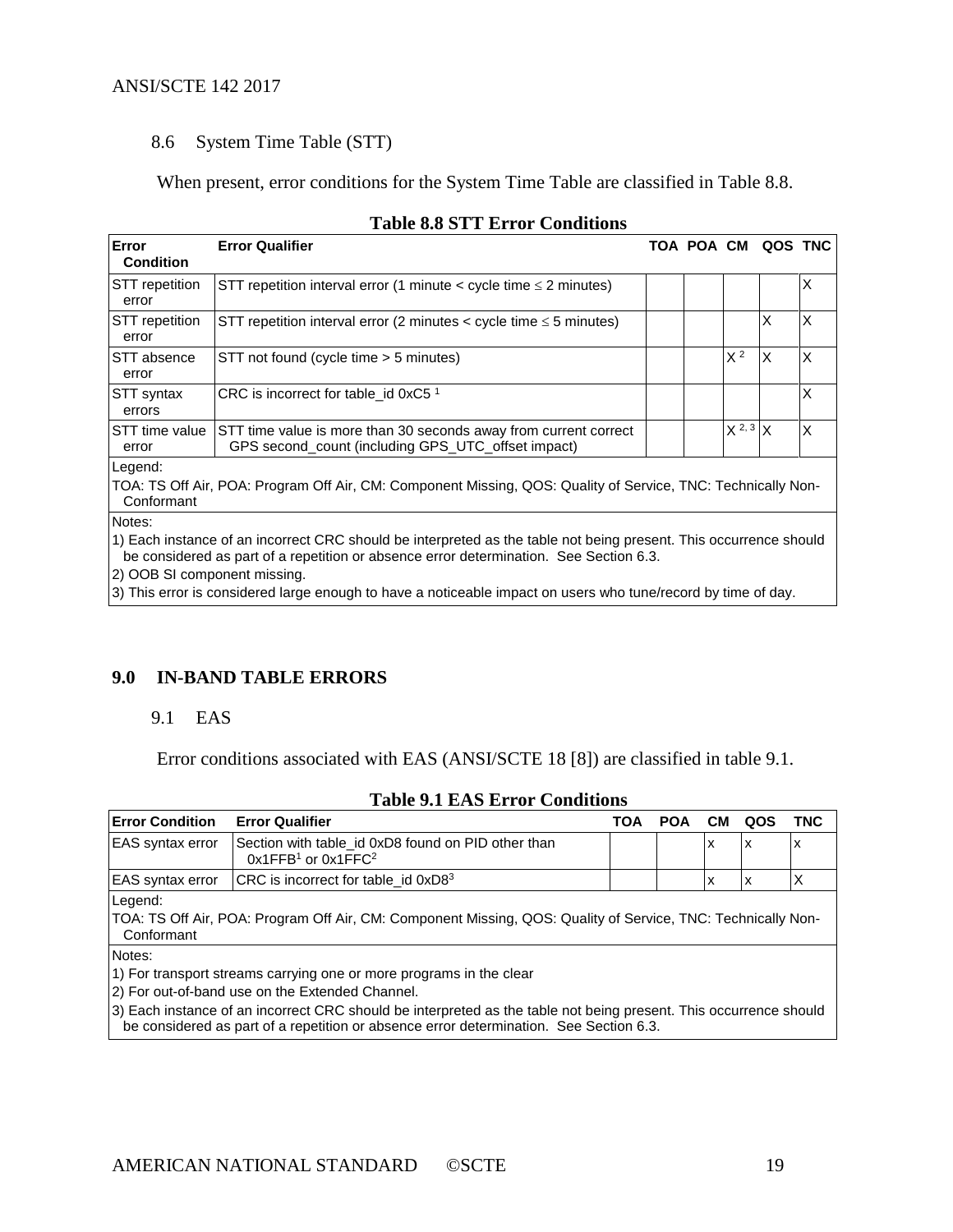# 9.2 SCTE 35 DPI

Error conditions associated with Digital Program Insertion (ANSI/SCTE 35 [7] messages) are classified in Table 9.2:

<span id="page-19-1"></span>

| <b>Error Condition</b>                                                                                                                                                                                       | <b>Error Qualifier</b>                                                                                       |  |   |   | TOA POA CM QOS TNC |   |  |
|--------------------------------------------------------------------------------------------------------------------------------------------------------------------------------------------------------------|--------------------------------------------------------------------------------------------------------------|--|---|---|--------------------|---|--|
| SCTE 35 missing<br>MRD                                                                                                                                                                                       |                                                                                                              |  | x | x | x                  |   |  |
| <b>SCTE 35 CRC</b>                                                                                                                                                                                           | CRC is incorrect for table id $0xFC1$                                                                        |  |   | X | x                  | х |  |
| error                                                                                                                                                                                                        |                                                                                                              |  |   |   |                    |   |  |
| Legend:                                                                                                                                                                                                      |                                                                                                              |  |   |   |                    |   |  |
| Conformant                                                                                                                                                                                                   | TOA: TS Off Air, POA: Program Off Air, CM: Component Missing, QOS: Quality of Service, TNC: Technically Non- |  |   |   |                    |   |  |
| Notes:                                                                                                                                                                                                       |                                                                                                              |  |   |   |                    |   |  |
| [1) Each instance of an incorrect CRC should be interpreted as the table not being present. This occurrence should<br>be considered as part of a repetition or absence error determination. See Section 6.3. |                                                                                                              |  |   |   |                    |   |  |

|  | <b>Table 9.2 SCTE 35 Error Conditions</b> |
|--|-------------------------------------------|
|--|-------------------------------------------|

# <span id="page-19-0"></span>**10.0 PSIP ERRORS**

 $\overline{a}$ 

PSIP (A/65) [6] is the glue that holds the digital television (DTV) signal together. PSIP is a voluntary standard of ATSC and the SCTE and version C has been fully and completely adopted into the regulations of the Federal Communications Commission (FCC), so it is, in fact, a requirement in terms of actual real-world operation<sup>[1](#page-19-2)</sup>. In most locations, multiple DTV stations can be received, and in some cases, from multiple markets. The purpose of PSIP is to describe the information at the system and event levels and to enable an abstract of the collection of programs called a virtual channel. There are two main categories of information in the ATSC PSIP Standard, system information and schedule data. System information allows navigation among and access to the channels currently within the DTV transport stream. It is similar to the PSI data discussed elsewhere in this document. The schedule data provides necessary information for efficient browsing and selection of current and future events.

There are two forms of virtual channel tables defined by the ATSC standards: Terrestrial (TVCT) and Cable (CVCT). A terrestrial broadcast must carry a TVCT and may optionally carry a CVCT.

The ATSC standards require the carriage of up to 12 hours of EIT information (EIT0-3). Carriage of more EITs is recommended, but not required. Because EIT-0 carries signaling information about the current event, a more rapid cycle time has been set for it. EIT1-3, while required to be present, may arrive less frequently. For purposes of this document, the recommendations in the PSIP Standard (A/69) [10] have been utilized.

The ATSC standards set limits on the cycle times and allowed inaccuracy of the time carried in the System Time Table (STT). While a receiver is tuned to a given station, the STT gives the

<span id="page-19-2"></span><sup>&</sup>lt;sup>1</sup> The current version of A/65 contains additional features and capabilities that are not covered by this RP.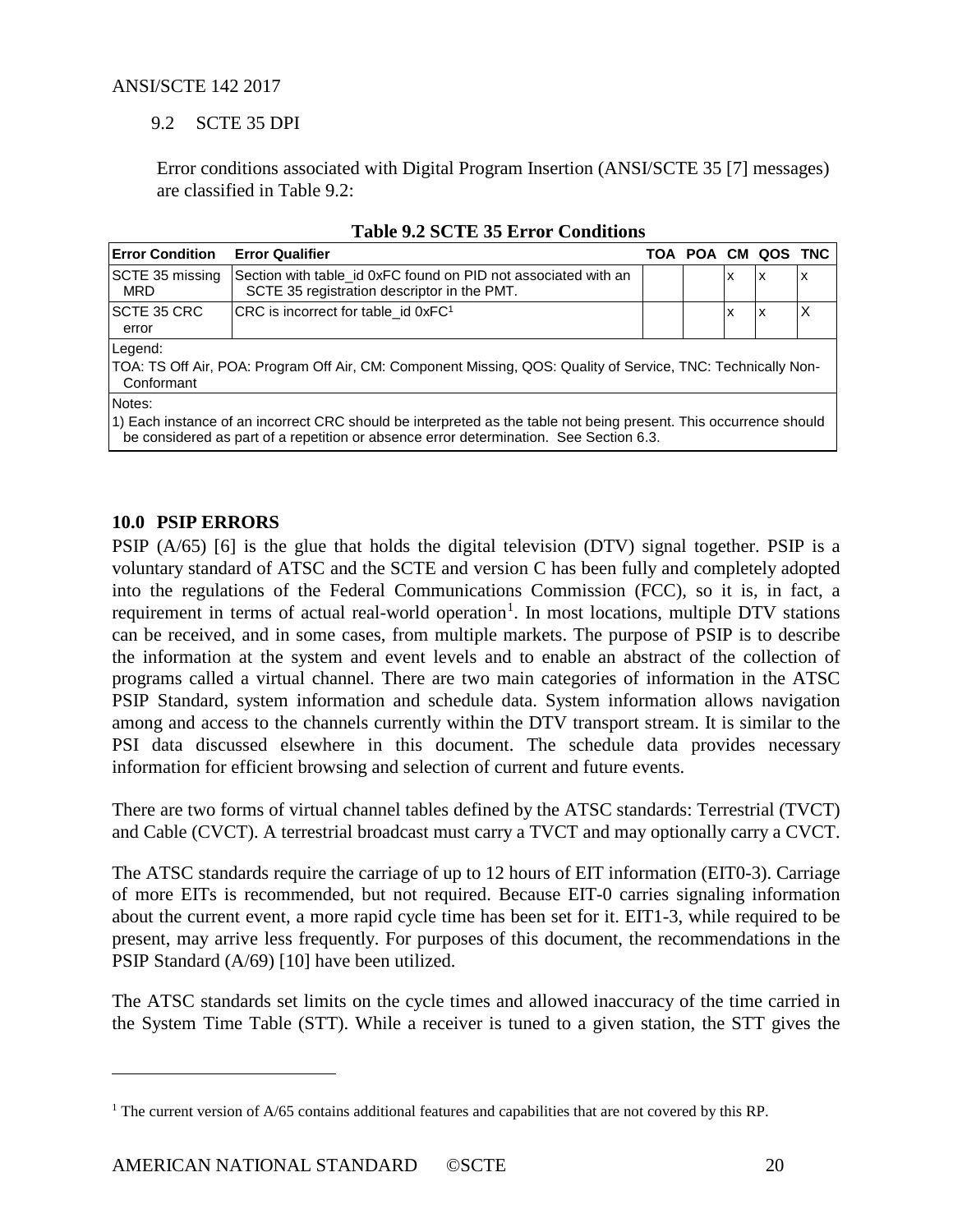receiver that channel's current time. If there are differences between the STT times carried by different stations, then viewers can experience problems such as missing the beginning of programs or incorrect PVR switching.

#### 10.1 MGT

Error conditions for the Master Guide Table are classified in Table 10.1.

<span id="page-20-0"></span>

| <b>Error Condition</b>                                                                              | <b>Error Qualifier</b>                                                                  | TOA | <b>POA</b> | CМ | QOS | TNC |
|-----------------------------------------------------------------------------------------------------|-----------------------------------------------------------------------------------------|-----|------------|----|-----|-----|
|                                                                                                     | MGT repetition error MGT repetition interval error (150ms < cycle time $\leq$<br>300ms) |     |            |    |     | ⋏   |
| MGT repetition error MGT repetition interval error (300ms < cycle time $\leq$<br>750ms)             |                                                                                         |     |            |    | Х   | Х   |
| MGT absence error                                                                                   | MGT not found (cycle time > 750ms)                                                      | х   |            | Χ  | X   |     |
| MGT syntax error                                                                                    | CRC is incorrect for table id 0xC7 $^1$                                                 |     |            |    |     | X   |
| MGT syntax error<br>scrambling_control_field is not '00' for packets containing<br>MGT <sup>2</sup> |                                                                                         | X   |            | Χ  | x   | Х   |
| $I$ coopd:                                                                                          |                                                                                         |     |            |    |     |     |

#### **Table 10.1 MGT Error Conditions**

Legend:

TOA: TS Off Air, POA: Program Off Air, CM: Component Missing, QOS: Quality of Service, TNC: Technically Non-Conformant

Notes:

1) Each instance of an incorrect CRC should be interpreted as the table not being present. This occurrence should be considered as part of a repetition or absence error determination. See Section [6.3.](#page-11-0)

2) An error in the setting of the scrambling control field is most likely an indicator of a hard failure or incorrect setting and will persist until corrected.

# 10.2 TVCT

Error conditions for the Terrestrial Virtual Channel Table are classified in Table 10.2.

<span id="page-20-1"></span>

| <b>Error Condition</b>                                                                                               | <b>Error Qualifier</b>                          | TOA   | <b>POA</b> | <b>CM</b> | QOS | TNC |
|----------------------------------------------------------------------------------------------------------------------|-------------------------------------------------|-------|------------|-----------|-----|-----|
| <b>TVCT</b> repetition<br>TVCT repetition interval error (400ms $\lt$ cycle time $\le$<br>800ms)<br>error            |                                                 |       |            |           |     |     |
| <b>TVCT</b> repetition<br>TVCT repetition interval error (800ms $\lt$ cycle time $\le$<br>2000ms)<br>error           |                                                 |       |            |           | х   |     |
| TVCT absence error                                                                                                   | TVCT not found (cycle time > 2000ms)            | $X^3$ | Χ          | х         | х   |     |
| <b>TVCT</b> syntax error                                                                                             | CRC is incorrect for table_id 0xC8 <sup>1</sup> |       |            |           |     |     |
| scrambling_control_field is not '00' for packets containing $ X^3 $<br><b>TVCT</b> syntax error<br>TVCT <sup>2</sup> |                                                 |       | х          | X         | х   |     |
| $l$ cased.                                                                                                           |                                                 |       |            |           |     |     |

#### **Table 10.2 TVCT Error Conditions**

Legend:

TOA: TS Off Air, POA: Program Off Air, CM: Component Missing, QOS: Quality of Service, TNC: Technically Non-Conformant

Notes:

1) Each instance of an incorrect CRC should be interpreted as the table not being present. This occurrence should be considered as part of a repetition or absence error determination. See Section [6.3.](#page-11-0)

2) An error in the setting of the scrambling control field is most likely an indicator of a hard failure or incorrect setting and will persist until corrected.

3) PSIP system is off-air. Tuning algorithms based on PSIP will fail. The FCC rules require PSIP (A/65B).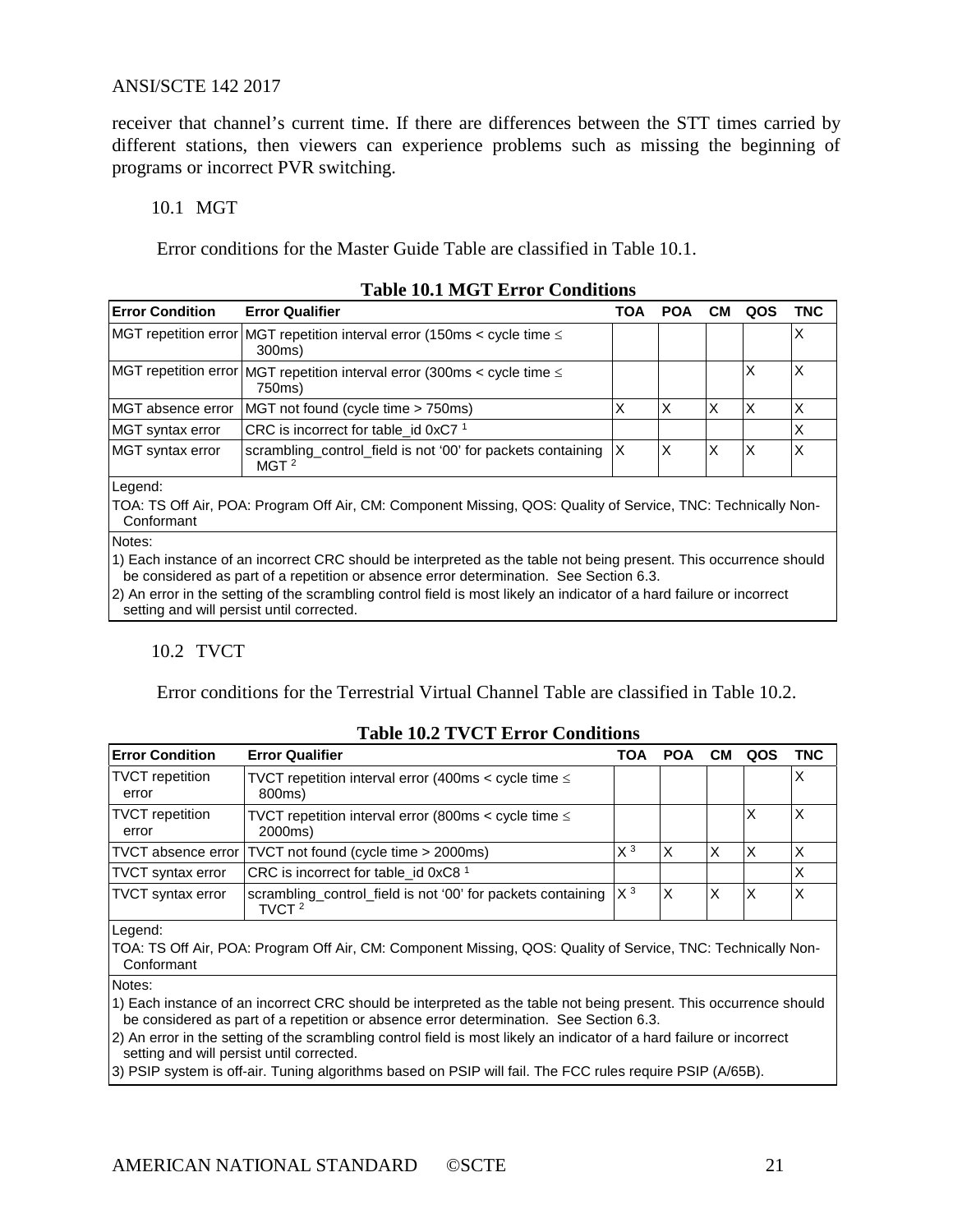#### 10.3 CVCT

Error conditions for the Cable Virtual Channel Table are classified in Table 10.3.

<span id="page-21-0"></span>

| <b>Error Condition</b>                                                                                | <b>Error Qualifier</b>                                                                                       |  | <b>POA</b>     | CМ | QOS | TNC |
|-------------------------------------------------------------------------------------------------------|--------------------------------------------------------------------------------------------------------------|--|----------------|----|-----|-----|
| CVCT <sup>1</sup>                                                                                     |                                                                                                              |  |                |    |     |     |
| <b>CVCT</b> repetition<br>error                                                                       | CVCT repetition interval error (400ms < cycle time $\leq$<br>800ms)                                          |  |                |    |     | X   |
| CVCT repetition<br>error                                                                              | CVCT repetition interval error (800ms < cycle time $\leq$<br>2000ms)                                         |  |                |    | х   | X   |
|                                                                                                       | CVCT absence error CVCT not found (cycle time > 2000ms)                                                      |  | X <sup>4</sup> | X  | X   | Χ   |
| CVCT syntax error                                                                                     | CRC is incorrect for table_id 0xC8 <sup>2</sup>                                                              |  |                |    |     | Χ   |
| CVCT syntax error<br>scrambling_control_field is not '00' for packets containing<br>CVCT <sup>3</sup> |                                                                                                              |  | X <sup>4</sup> | X  | X   | X   |
| Legend:                                                                                               | TOA: TS Off Air, POA: Program Off Air, CM: Component Missing, OOS: Quality of Service, TNC: Technically Non- |  |                |    |     |     |

#### **Table 10.3 CVCT Error Conditions**

TOA: TS Off Air, POA: Program Off Air, CM: Component Missing, QOS: Quality of Service, TNC: Technically Non-Conformant

Notes:

1) The CVCT is not required to be present in a terrestrial broadcast.

2) Each instance of an incorrect CRC should be interpreted as the table not being present. This occurrence should be considered as part of a repetition or absence error determination. See Section [6.3.](#page-11-0)

| 3) An error in the setting of the scrambling control field is most likely an indicator of a hard failure or incorrect |  |  |  |
|-----------------------------------------------------------------------------------------------------------------------|--|--|--|
| setting and will persist until corrected.                                                                             |  |  |  |

4) CVCT generator is off-air. Tuning algorithms based on CVCT will fail.

#### 10.4 RRT

Error conditions for the Rating Region Table are classified in Table 10.4.

#### <span id="page-21-1"></span>**Error Condition Error Qualifier TOA POA CM QOS TNC** RRT 1 RRT repetition error RRT repetition interval error (60,000ms < cycle time ≤120,000ms) X RRT repetition error RRT repetition interval error (120,000ms < cycle time ≤ 300,000ms)  $x \quad |x|$ RRT absence error RRT not found (cycle time > 300,000ms)  $\overline{X^4 \mid X \mid X}$ RRT syntax error  $\left\vert \text{CRC is incorrect for table\_id 0xCA }^{2} \right\vert \qquad \left\vert \qquad \right\vert \qquad \left\vert \text{X} \right\vert$ RRT syntax error  $\vert$  scrambling\_control\_field is not '00' for packets containing RRT <sup>3</sup>  $X^4$   $X$   $X$

#### **Table 10.4 RRT Error Conditions**

Legend:

TOA: TS Off Air, POA: Program Off Air, CM: Component Missing, QOS: Quality of Service, TNC: Technically Non-Conformant

Notes:

1) RRT is not required to be present for Rating Region 1. If the RRT is signaled in the MGT, then these error conditions apply.

2) Each instance of an incorrect CRC should be interpreted as the table not being present. This occurrence should be considered as part of a repetition or absence error determination. See Section [6.3.](#page-11-0)

3) An error in the setting of the scrambling control field is most likely an indicator of a hard failure or incorrect setting and will persist until corrected.

4) PSIP component missing.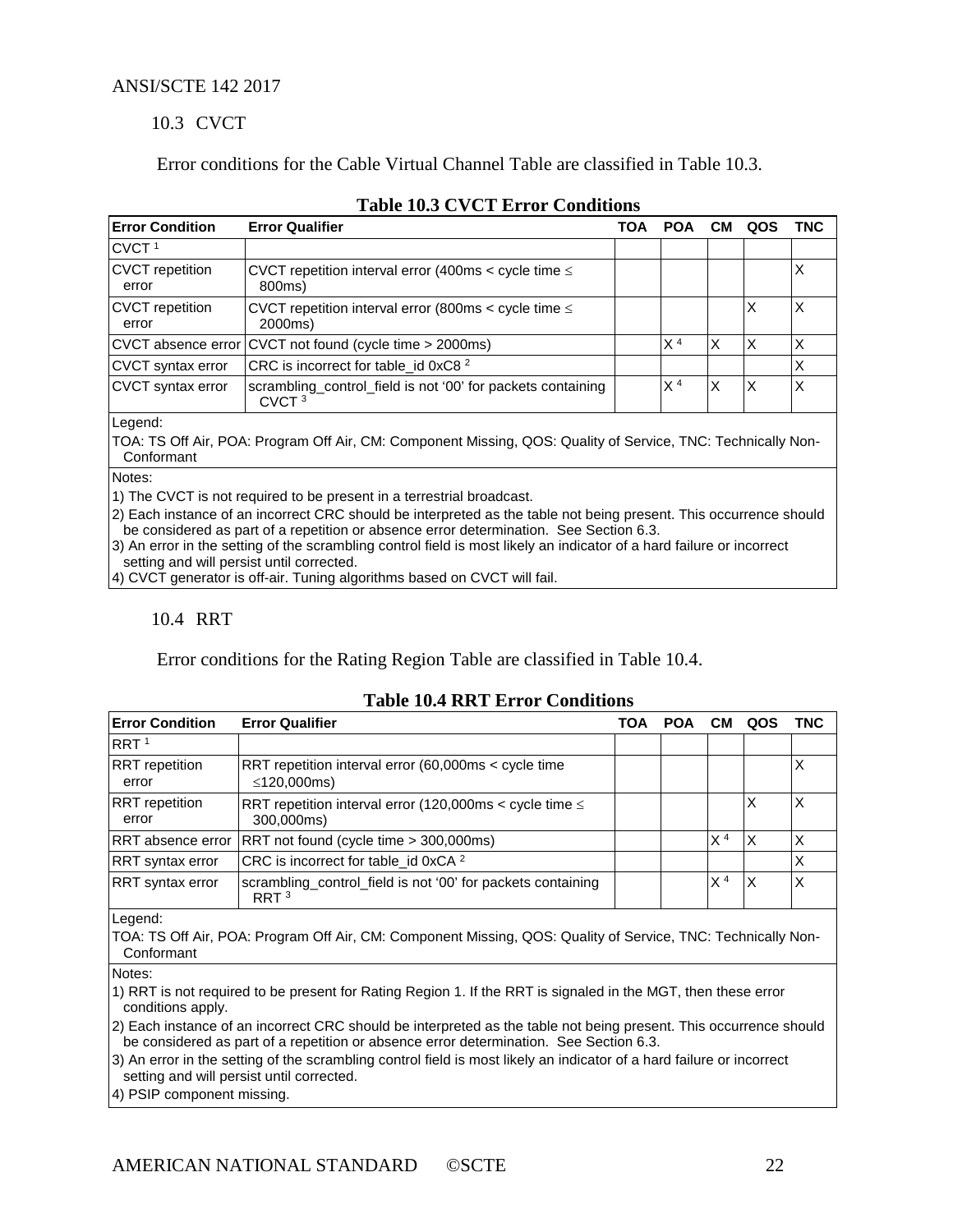#### 10.5 EIT and ETT

Error conditions for the Event Information Table and Extended Text Table are classified in Table 10.5.

<span id="page-22-0"></span>

| <b>Error Condition</b>           | <b>Error Qualifier</b>                                                              | TOA | <b>POA</b>     | <b>CM</b>      | QOS            | <b>TNC</b>     |  |  |  |
|----------------------------------|-------------------------------------------------------------------------------------|-----|----------------|----------------|----------------|----------------|--|--|--|
| EIT-0 repetition error           | EIT-0 repetition interval error (500ms < cycle time $\leq$<br>1000ms)               |     |                |                |                | $X^3$          |  |  |  |
| EIT-0 repetition error           | EIT-0 repetition interval error (1000ms < cycle time $\leq$<br>2500ms)              |     |                |                | X <sup>4</sup> | X <sup>3</sup> |  |  |  |
| EIT-0 absence error              | EIT-0 not found (cycle time > 2500ms)                                               |     | X <sup>4</sup> | X <sup>4</sup> | X <sup>4</sup> | X <sup>3</sup> |  |  |  |
| EIT syntax error                 | CRC is incorrect for table_id 0xCB <sup>1</sup>                                     |     |                |                |                | X              |  |  |  |
| EIT syntax error                 | scrambling_control_field is not '00' for packets containing<br>EIT <sup>2</sup>     |     |                | X 5            | X              | X              |  |  |  |
| EIT-1 repetition error           | EIT-1 repetition interval error (3 seconds < cycle time $\leq 6$<br>seconds)        |     |                |                |                | X <sup>6</sup> |  |  |  |
| EIT-1 repetition error           | EIT-1 repetition interval error (6 seconds < cycle time $\leq$<br>15 seconds)       |     |                |                | X <sup>6</sup> | X <sup>6</sup> |  |  |  |
| EIT-1 absence error              | EIT-1 not found (cycle time > 15 seconds)                                           |     |                | X <sup>6</sup> | X <sup>6</sup> | X <sup>6</sup> |  |  |  |
| EIT-2, EIT-3 repetition<br>error | EIT-2, EIT-3 repetition interval error (1 minute < cycle<br>time $\leq$ 2 minutes)  |     |                |                |                | X <sup>6</sup> |  |  |  |
| EIT-2, EIT-3 repetition<br>error | EIT-2, EIT-3 repetition interval error (2 minutes < cycle<br>time $\leq$ 5 minutes) |     |                |                | X <sup>6</sup> | X <sup>6</sup> |  |  |  |
| EIT-2, EIT-3 absence<br>error    | EIT-2, EIT-3 not found (cycle time > 5 minutes)                                     |     |                | X <sup>6</sup> | X <sup>6</sup> | X <sup>6</sup> |  |  |  |
| ETT syntax error                 | CRC is incorrect for table_id $0 \times CC^{-1}$                                    |     |                |                |                | X              |  |  |  |
| ETT syntax error                 | scrambling_control_field is not '00' for packets containing<br>ETT <sup>2</sup>     |     |                | X <sup>5</sup> | X              | X              |  |  |  |

| <b>Table 10.5 EIT and ETT Error Conditions</b> |  |  |
|------------------------------------------------|--|--|
|------------------------------------------------|--|--|

Legend:

TOA: TS Off Air, POA: Program Off Air, CM: Component Missing, QOS: Quality of Service, TNC: Technically Non-Conformant

Notes:

1) Each instance of an incorrect CRC should be interpreted as the table not being present. This occurrence should be considered as part of a repetition or absence error determination. See Section [6.3.](#page-11-0)

2) An error in the setting of the scrambling control field is most likely an indicator of a hard failure or incorrect setting and will persist until corrected.

3) This condition is technically compliant, but violates the A/65 recommended interval (in the U.S., the FCC recommended interval).

4) EIT-0 is required. Certain receivers may have difficulty tuning and EPG display may be affected.

5) PSIP component missing – may or may not affect behavior of receiver.

6) EIT1–3 are required. EPG display may be affected if missing. Recommended timings for EIT1–3 are given in A/69 (PSIP Standard).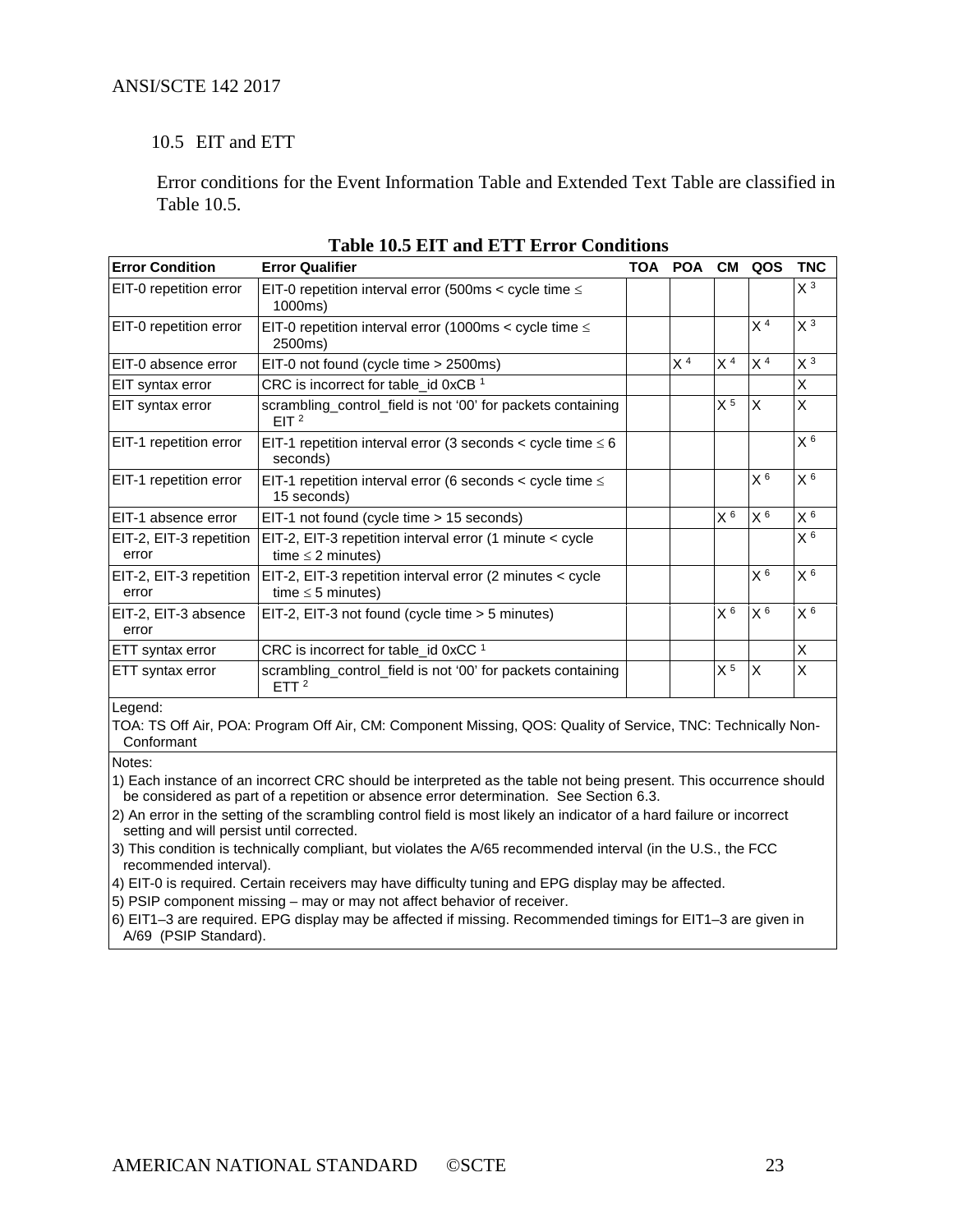#### 10.6 STT

Error conditions for the System Time Table are classified in Table 10.6.

<span id="page-23-1"></span>

| <b>Error</b><br><b>Condition</b> | <b>Error Qualifier</b>                                                                                                                                                                                      |  |  |                | TOA POA CM QOS TNC |   |  |  |  |
|----------------------------------|-------------------------------------------------------------------------------------------------------------------------------------------------------------------------------------------------------------|--|--|----------------|--------------------|---|--|--|--|
| <b>STT</b> repetition<br>error   | STT repetition interval error (1000ms < cycle time $\leq$ 2000ms)                                                                                                                                           |  |  |                |                    | X |  |  |  |
| <b>STT</b> repetition<br>error   | STT repetition interval error (2000ms < cycle time $\leq$ 5000ms)                                                                                                                                           |  |  |                | X                  | X |  |  |  |
| STT absence<br>error             | STT not found (cycle time > 5000ms)                                                                                                                                                                         |  |  | X <sup>2</sup> | X                  | X |  |  |  |
| STT syntax<br>errors             | CRC is incorrect for table id $0xCD$ <sup>1</sup>                                                                                                                                                           |  |  |                |                    | X |  |  |  |
| STT time value<br>error          | STT time value is more than 30 seconds away from current correct<br>GPS second count (including GPS UTC offset impact)                                                                                      |  |  | $X^{2,3}$ X    |                    | X |  |  |  |
| Legend:<br>Conformant            | TOA: TS Off Air, POA: Program Off Air, CM: Component Missing, QOS: Quality of Service, TNC: Technically Non-                                                                                                |  |  |                |                    |   |  |  |  |
| Notes:                           | 1) Each instance of an incorrect CRC should be interpreted as the table not being present. This occurrence should<br>be considered as part of a repetition or absence error determination. See Section 6.3. |  |  |                |                    |   |  |  |  |

# **Table 10.6 STT Error Conditions**

2) PSIP component missing.

3) This error is considered large enough to have a noticeable impact on users who tune/record by time of day.

# <span id="page-23-0"></span>**11.0 TIMING AND BUFFER ERRORS**

Timing is the key to the MPEG-2 encoding and decoding processes. MPEG-2 Systems (ISO/IEC 13818-1) [14] defines a model for the system timing, adherence to which allows independent design of encoders and decoders that can interoperate. An MPEG-2 decoder's 27 MHz reference clock needs to be synchronized with the equipment that is creating the encoded stream. In order to achieve this synchronization, PCR (Program Clock Reference) 27 MHz clock timestamps are sent within the stream at a rate frequent enough to re-synchronize the decoder with the encoder clock.

Multiple conditions can cause the decoder clock to get out of sync with the encoder:

- $\Box$  Incorrect PCR timestamps inserted in the TS. This condition can send the decoder reference clock out of sync with the encoder clock.
- **PCR** not inserted often enough. This condition could cause the decoder reference clock to drift away from the encoder clock as it does not receive resynchronized timestamps often enough.
- $\Box$  Jitter introduced during the delivery process (packets arriving early or late, which creates drift of the decoder clocks and causes buffer underflow or overflow).

A referenced clock is used during the decoding process to indicate when to move data between buffers and to indicate when a frame should be decoded and presented to the stream.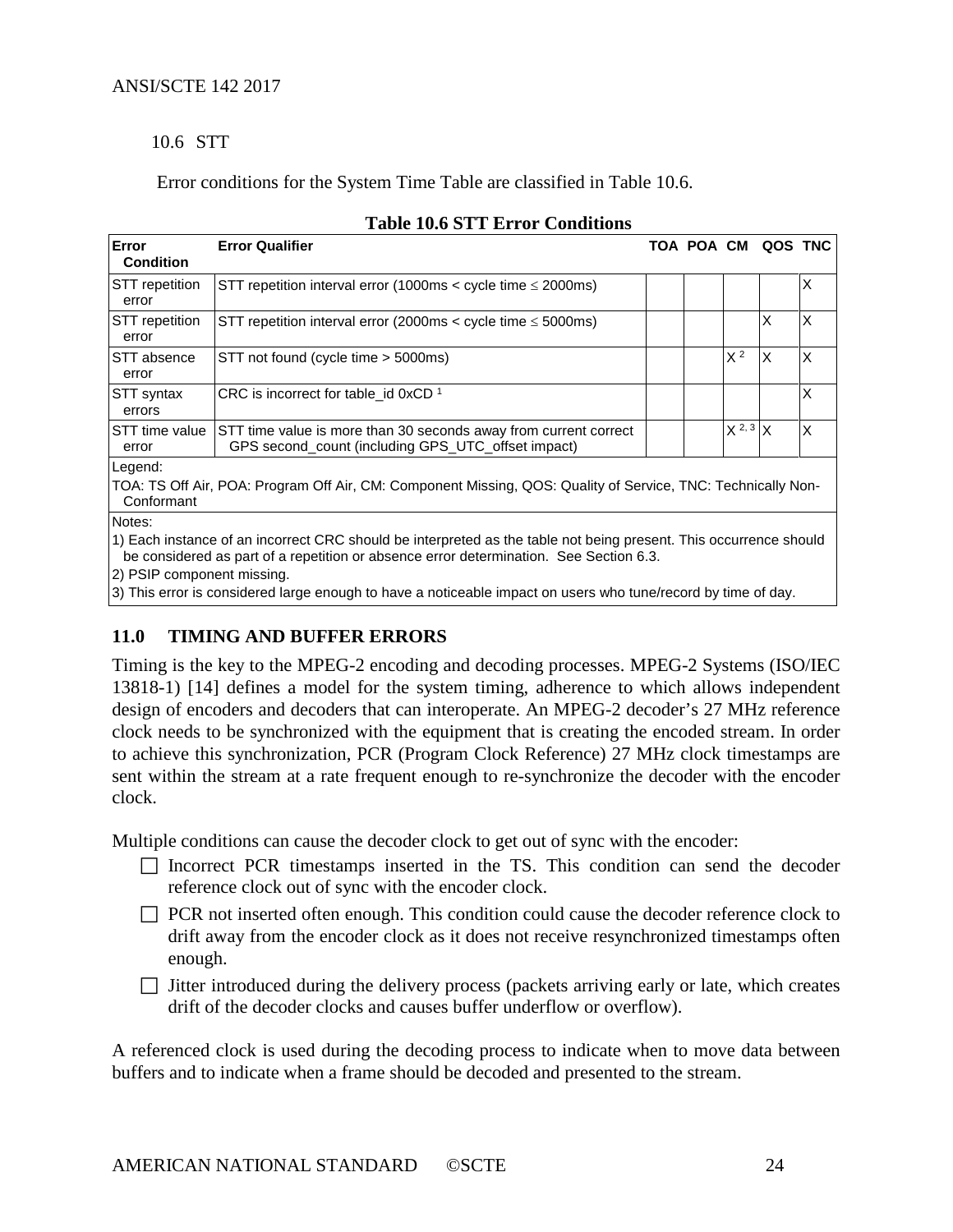Null packets are used to maintain a constant bit rate transport stream for the modulator. Some facilities see these Null packets as opportunistic packets and replace them with private data packets. This process should not impact a normal SCTE receiver. Although, physically dropping a Null packet prior to modulation, or replacing one Null packet with two private data packets, will negatively impact the PCR timing, and possibly the modulator also. This is why remultiplexers must take great care to accurately restamp all PCR, PTS, and DTS values whenever transport packets are shifted in time.

The PTS (Presentation Time-Stamp) and DTS (Decoding Timestamps) are based on the PCR and are used by the decoder to sequence the decoding process, and to manage the decoding buffer.

If the local decoder clock is not synchronized with the encoder, it may affect the decoding process by providing incorrect timing. The consequences of de-synchronization can be buffer overflow or underflow, or presentation timing mismatch. The result of this error can lead to freeze or missing frames on the display. Another result of this scenario could be poor audio/video lip-synchronization.

Buffer, PTS, and DTS errors can also be introduced by encoders and multiplexers outside of PCR errors (see Section 5 in reference [15] for timestamp accuracy and consistency). They can also create some timing errors, resulting in missing or out of sync decoded elements.

Note: Actual decoders may have a larger buffer than the minimum required by MPEG-2, therefore are capable of absorbing some effects of timing errors and buffer overflow. The standard provides a minimum amount of RAM so that a theoretical model will never underflow or overflow. Some receivers may provide more memory than is required by the standard. Therefore, it is possible to have some receivers working well while others fail. A model using the minimum amount of RAM as specified by the standard may fail, while another model with 50 percent more RAM works flawlessly. This is a sign that the T-STD buffers in the encoder are either underflowing or overflowing. Meeting these buffer requirements does not guarantee a high quality program, but it does mean that the program can be decoded by any receiver that complies with the SCTE standard.

When Out-Of-Band SI information is present, a maximum data rate has been defined to keep the receiver microprocessor from overflowing. A maximum data rate of 150 kbps is defined for each of the following:

1) SI Base PID (0x1FFC)

2) Any AEIT PID

3) Any AETT PID

Similarly, a minimum transmission rate has been set for some OOB-SI packet streams to ensure efficient recovery of EPG data for the current time period. A minimum data rate of 10kbps is defined for: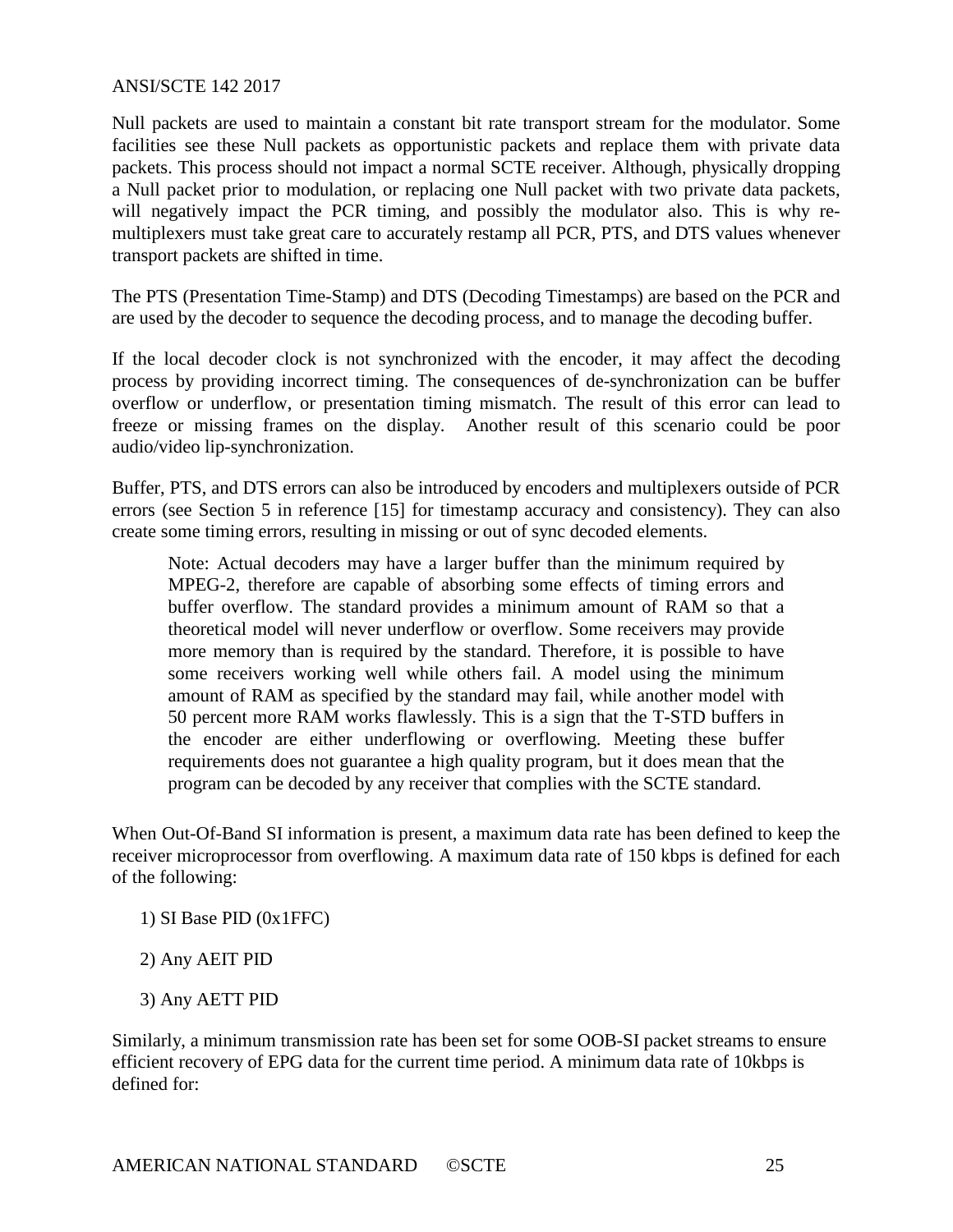# 1) AEIT-0,1/AETT-0,1 PID

# 11.1 PCR

Error conditions for the Program Clock Reference are classified in Table 11.1.

<span id="page-25-0"></span>

| <b>Error Condition</b>           | <b>Error Qualifier</b>                                                  | <b>TOA</b> | <b>POA</b> | CМ | QOS | <b>TNC</b> |
|----------------------------------|-------------------------------------------------------------------------|------------|------------|----|-----|------------|
| PCR <sup>1</sup>                 |                                                                         |            |            |    |     |            |
| PCR error                        | Unsignaled PCR discontinuity                                            |            |            |    | X   | X          |
| PCR repetition error             | PCR repetition interval error (100ms < cycle time $\leq$<br>200ms)      |            |            |    |     | X          |
| PCR repetition error             | PCR repetition interval error (200ms < cycle time $\leq$<br>500ms)      |            |            |    | X   | X          |
| PCR absence error                | PCR not found (cycle time > 500ms)                                      |            | X          | X  | X   | X          |
| PCR error                        | 500 ns <   PCR inaccuracy $  \leq 2500$ ns                              |            |            |    |     | X          |
| PCR error                        | PCR inaccuracy $  > 2500$ ns                                            |            |            |    | X   | X          |
| <b>PCR</b> related<br>parameters | 810 Hz < PCR frequency offset ≤ 4050 Hz                                 |            |            |    |     | X          |
| <b>PCR</b> related<br>parameters | PCR frequency offset > 4050 Hz)                                         |            |            |    | X   | X          |
| <b>PCR</b> related<br>parameters | 75 milliHerz/second (mHz/s) < PCR frequency drift $\leq$<br>$375$ mHz/s |            |            |    |     | X          |
| <b>PCR</b> related<br>parameters | PCR frequency drift > 375 mHz/s                                         |            |            |    | X   | X          |
| <b>PCR</b> related<br>parameters | 25 $\mu$ S < PCR overall jitter $\leq$ 125 $\mu$ s                      |            |            |    |     | X          |
| <b>PCR</b> related<br>parameters | PCR overall jitter $> 125 \mu S$                                        |            |            |    | X   | X          |
| egeng.                           |                                                                         |            |            |    |     |            |

#### **Table 11.1 PCR Error Conditions**

Legend:

TOA: TS Off Air, POA: Program Off Air, CM: Component Missing, QOS: Quality of Service, TNC: Technically Non-Conformant

Notes:

1) ETSI TR 101 290 v1.2.1 Section 5.3 and Annex I [13] provide measurement techniques for these PCR-related parameters. The thresholds therein are explicitly not part of this recommendation and should be ignored in favor of those in the table..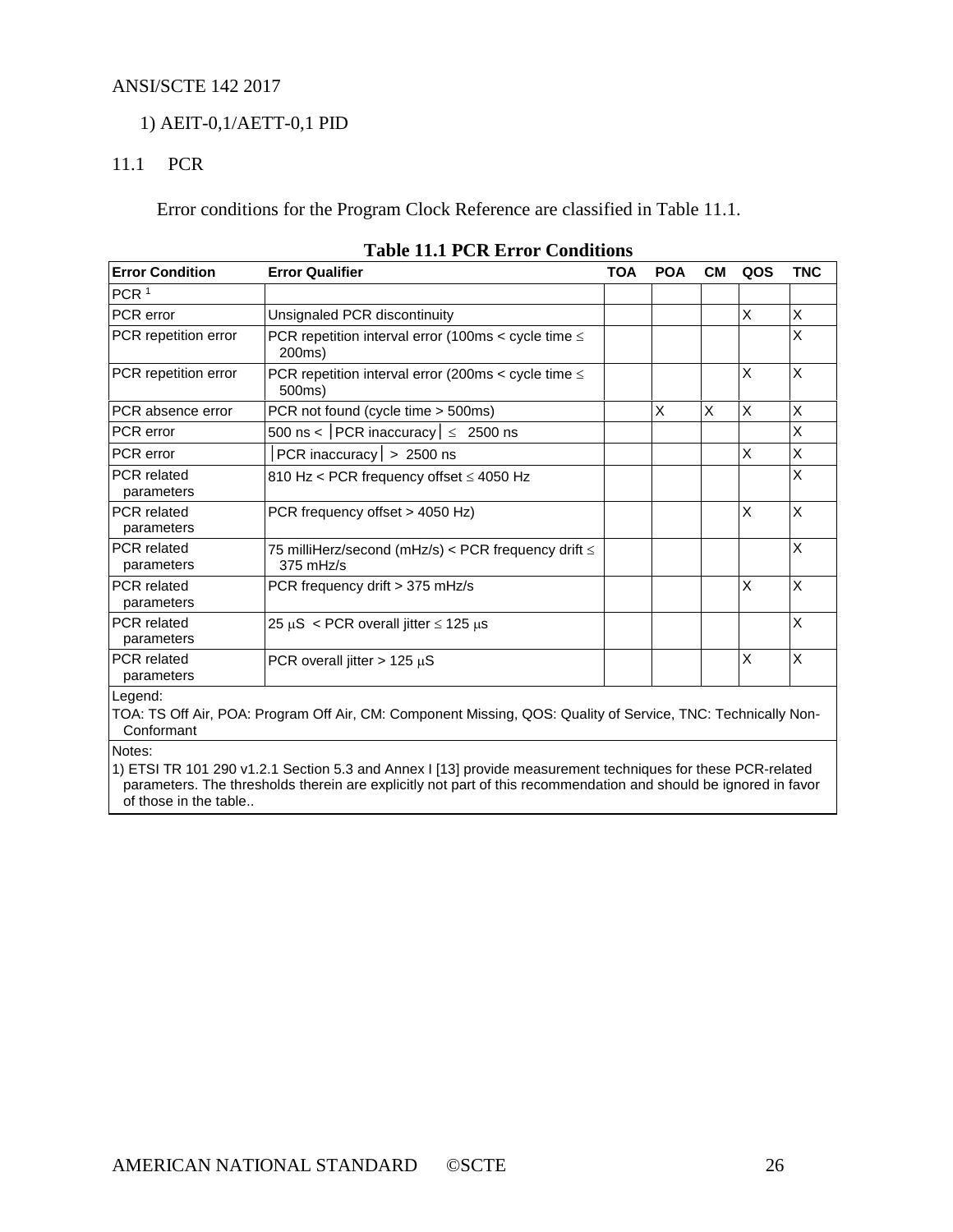# 11.2 PTS

Error conditions for the Presentation Time-Stamp are classified in Table 11.2.

<span id="page-26-0"></span>

| <b>Error Condition</b>                                                                                                     | <b>Error Qualifier</b>                                               | TOA | <b>POA</b> | CМ | QOS | <b>TNC</b> |
|----------------------------------------------------------------------------------------------------------------------------|----------------------------------------------------------------------|-----|------------|----|-----|------------|
| PTS interval error <sup>2</sup>                                                                                            | 700 ms < Interval between coded PTS values $\leq$<br>1400 ms $3$     |     |            |    |     | X          |
| <b>PTS</b> interval error                                                                                                  | 1400 ms < Interval between coded PTS values $\leq$<br>3500 ms $3$    |     |            |    | X   | Х          |
| PTS absence error                                                                                                          | Interval between coded PTS values $>$ 3500 ms $^3$                   |     |            | х  | X   | X          |
| PTS increment error                                                                                                        | PTS time not incrementing at the reciprocal of the<br>frame rate $1$ |     |            |    |     | X          |
| Legend:                                                                                                                    |                                                                      |     |            |    |     |            |
| TOA: TS Off Air, POA: Program Off Air, CM: Component Missing, QOS: Quality of Service, TNC: Technically Non-<br>Conformant |                                                                      |     |            |    |     |            |
|                                                                                                                            |                                                                      |     |            |    |     |            |

#### **Table 11.2 PTS Error Conditions**

Notes:

1) Any discrepancy in the correlation of the timing between the PTS time and the frame rate could result in decoding buffer overflow or underflow. This could be manifested by the display of missing or frozen frames at an interval that depends on the size of the offset between the reciprocal of the PTS time and the frame rate. This could also contribute to changes in the apparent audio/video synchronization ("lip synch").

2) A/53-3 places tighter constraints on video PES construction than SCTE 54 [2]; many manufacturers will follow A/53-3. For more information see the section on PES constraints in A/53-3.

3) PTS values are required with intervals not exceeding 700 ms in each elementary audio and video stream. These time intervals are measured in presentation time, that is, in the same context as the values of the fields, not in terms of the times that the fields are transmitted and received.

#### 11.3 Buffer Errors

### Buffer errors are classified in Table 11.3

#### **Table 11.3 Buffer Error Conditions**

<span id="page-26-1"></span>

| Error<br><b>Condition</b>  | <b>Error Qualifier</b>                                                                                               | <b>TOA POA CM QOS TNC</b> |   |          |
|----------------------------|----------------------------------------------------------------------------------------------------------------------|---------------------------|---|----------|
| <b>Buffer errors</b>       | Overflow of transport buffer                                                                                         |                           |   | X        |
| Buffer errors              | Overflow of system information buffer                                                                                |                           |   | X        |
| Buffer errors              | Overflow of MPEG-2 Video buffer                                                                                      |                           |   | X        |
| <b>Buffer errors</b>       | Underflow of MPEG-2 Video buffer                                                                                     |                           | X | $\times$ |
| Buffer errors              | Overflow of AC-3 Audio buffer                                                                                        |                           |   | X        |
| Buffer errors              | Underflow of AC-3 Audio buffer                                                                                       |                           | X | X        |
| <b>OOB-SI</b><br>bandwidth | When present, SCTE-65 maximum OOB-SI bandwidth (150kb/s for<br>base PID, 150kb/s for any AEIT/AETT PID) <sup>1</sup> |                           | X | X        |
| loob-si<br>bandwidth       | When present, SCTE-65 minimum OOB-SI bandwidth (10kb/s for<br>AEIT-0,1/AETT-0,1 PID) <sup>2</sup>                    |                           | X | X        |
| Legend:<br>Conformant      | TOA: TS Off Air, POA: Program Off Air, CM: Component Missing, QOS: Quality of Service, TNC: Technically Non-         |                           |   |          |

Notes:

1) Exceeding this limit may result in degradation of other services.

2) Required to ensure efficiency of recovery of EPG data covering the current time period across the POD to Host interface.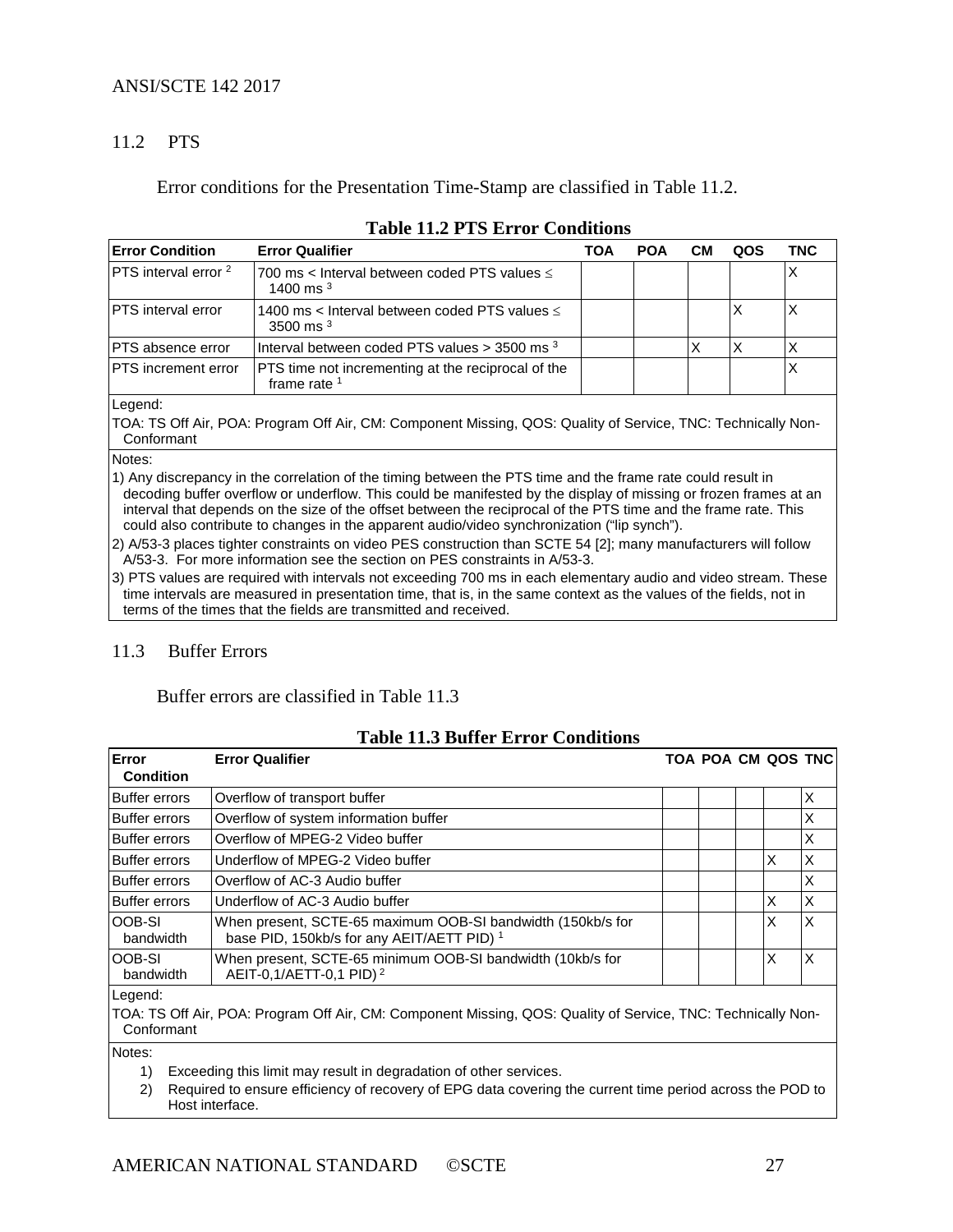# <span id="page-27-0"></span>**12.0 CONSISTENCY ERRORS**

Before a receiver can decode a transport stream, it must identify the relationship between components in the stream. Some components contain audio and video (Elementary Streams), and other components contain information describing the relationship between them (Metadata). The receiver uses metadata to identify each component, determine its function and select an appropriate set of components when the user selects a virtual channel for decoding. Conflicts and problems within the structure of metadata are called 'consistency errors.' Consistency errors can result in broken decoding, missing system components (such as closed captioning), and/or missing program guide information. This section covers the types of errors that can cause these problems.

Cable operators need to concern themselves with two kinds of metadata. Metadata defined by the SCTE is called 'Service<sup>[2](#page-27-1)</sup> Information (SI), and Metadata defined by MPEG is called 'Program Specific Information' (PSI). Some of the functions of PSI are duplicated by SI. The duplication creates alternative means of locating system components; problems arise if they conflict.

There are three categories of metadata consistency errors: external, internal, and collision errors.

External consistency errors occur when the PSIP and PSI information do not agree with one another. These errors typically occur when more than one device in the system is configured to generate metadata. If the PSIP is generated by one system device, and the PSI is generated by another system device, then it is possible for the two devices to get out of 'sync' with each other. For example, the PMT is a PSI table, and the TVCT is a PSIP table. Both tables contain the program\_number field. Suppose the PMT (generated on a multiplexer) lists one value for the program\_number, and the TVCT (generated in a PSIP generator) contains a different one. The receiver is forced to decide between the PSIP and the PSI, and cannot determine which one is correct. The response of a receiver to a specific external consistency error depends upon the receiver implementation. Two receivers from different vendors will frequently react differently to the same external table inconsistency.

Internal consistency errors occur when metadata contains references that are wrong but do not cross the boundary between PSI and PSIP. For example, the Program Map Table (PMT) is a PSI table. One of the data fields in the PMT is the PCR\_PID. If the value of the PCR\_PID field is incorrect, then receivers may have difficulty displaying video and audio. This is an internal constancy error because the PCR\_PID value is found in a PMT (a PSI table) and not carried in any PSIP table.

Internal consistency errors are not limited to PSI tables; they can occur in PSIP tables too. Consider the Master Guide Table (MGT) and the Channel Extended Text Table (Channel ETT), both of which are PSIP tables. Correctly formatted PSIP requires an MGT, but the Channel ETT is an optional PSIP table. If the MGT (required table) contains a reference to the Channel ETT (optional table), but the Channel ETT does not exist in the stream, then the resulting stream has a

 $\overline{a}$ 

<span id="page-27-1"></span><sup>&</sup>lt;sup>2</sup> Some standards call this "system information" instead.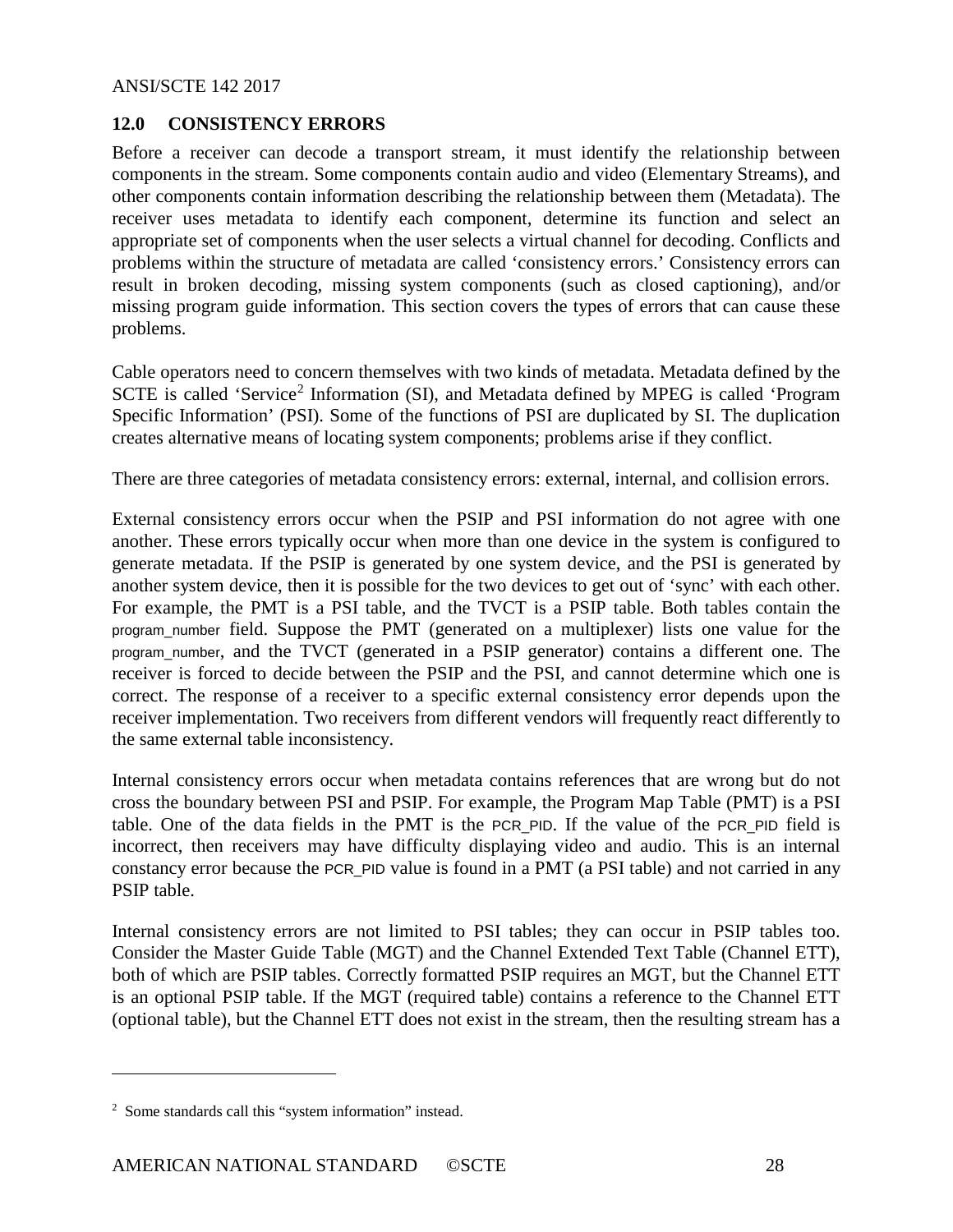PSIP internal consistency error. Internal consistency errors can cause receivers to search for absent stream elements, or fail to find existing elements. Program guide information, closed captioning, and secondary audio channels are examples of program elements that may be affected by internal consistency errors.

Collision errors are the third kind of consistency error. They occur when similar metadata is generated on different devices in a system, and then multiplexed together into the same output. For example, multiplexers and PSIP generators are frequently capable of generating PSI. Consider the case where PSI is generated on a multiplexer, and also generated by a PSIP generator. Unless steps are taken to consolidate the PSI from these two sources, the two different versions of PSI will collide at the output of the multiplexer. The output will contain alternating versions of PSI from each source (in this case the multiplexer and PSIP generator version). Many receiver implementations will simply fail to decode in the presence of a collision error.

Consistency errors are classified in Table 12.1.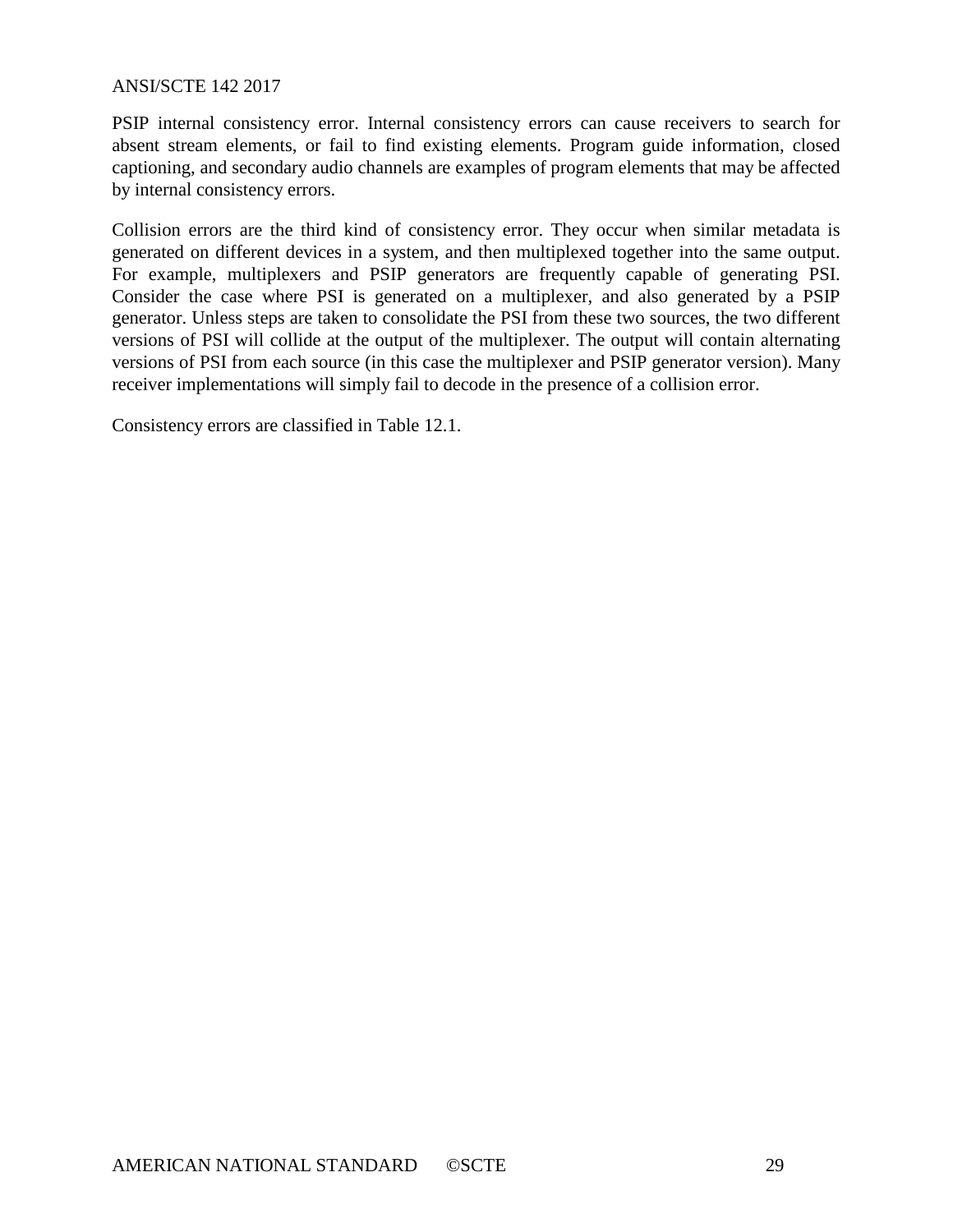<span id="page-29-1"></span>

| <b>Error Condition</b>                                                  | <b>Error Qualifier</b>                                                                                                                                                  |   |   |                | TOA POA CM QOS TNC |   |
|-------------------------------------------------------------------------|-------------------------------------------------------------------------------------------------------------------------------------------------------------------------|---|---|----------------|--------------------|---|
| TSID values in PAT and VCT<br>(transport_stream_id) do not<br>match $1$ |                                                                                                                                                                         | Χ | X | X              | X                  | X |
| PAT/VCT mismatch <sup>2</sup>                                           | Different number of programs found in VCT than<br>signaled in PAT <sup>3</sup>                                                                                          |   | X |                | X                  | X |
| <b>VCT/PMT</b> mismatch                                                 | SLD/PMT mismatch (number of services)                                                                                                                                   |   | X | X              | X                  | X |
| VCT/PMT mismatch                                                        | SLD/PMT element mismatch (different "parameters"<br>for matching program elements)                                                                                      |   |   | X              | X                  | X |
| PMT/EIT-0 descriptor mismatch 4                                         | Mismatch in duplicated descriptors for current event<br>between PMT and EIT-0                                                                                           |   |   | X              | X                  | X |
| ETT syntax errors                                                       | ETT has invalid ETM_ID or ETM_ID does not match<br>existing event_id in EIT (excludes channel ETT)                                                                      |   |   | X <sup>5</sup> | X                  | X |
| ETT syntax errors                                                       | ETT has ETM_ID of channel ETT, but MGT does not<br>flag channel ETT on this PID                                                                                         |   |   |                | X                  | X |
| Multiple sources of PSI                                                 | Version numbers for particular PSI tables should<br>never decrease (except at wraparound) <sup>6</sup>                                                                  | X | X | X              | X                  | X |
| Daylight Savings time settings                                          | STT contains invalid values for Daylight Savings time<br>switchover                                                                                                     |   |   |                |                    | X |
| Service Location Descriptor<br>missing from VCT                         | No Service Location Descriptor in VCT                                                                                                                                   |   | X | X              | X                  | X |
| Dangling source id                                                      | source_id mismatch (either source_id in VCT does<br>not have a corresponding source_id in EIT or<br>source_id in EIT does not have a corresponding<br>source_id in VCT) |   | X | X              | X                  | X |
| MGT mismatch                                                            | Version number and/or size of tables signaled in<br>MTG does not match with actual table 7                                                                              |   |   |                | X                  | X |
| MGT mismatch                                                            | PSIP table found in stream, but not signaled in MGT                                                                                                                     |   |   |                |                    | X |
| Language mismatch                                                       | Mismatch between AC-3 and ISO 639 language<br>descriptors                                                                                                               |   |   | X              | X                  | X |

#### **Table 12.1 Consistency Errors**

Legend:

TOA: TS Off Air, POA: Program Off Air, CM: Component Missing, QOS: Quality of Service, TNC: Technically Non-Conformant

Notes:

1) Receivers may not tune if these fields do not agree.

2) While some receivers may operate correctly, others may not display the program in this case.

3) Conditional on the state of the hidden flag in the VCT, whether the virtual channel is digital or analog and whether the virtual channel is in another transport

4) This error condition may cause captioning to not work.

5) The text description of the event is the missing component.

6) This condition is indicative of multiple sources of PSI tables (from both multiplexer and PSIP generator).

7) Tables signaled differently than the actual parameters can lead to variable behavior, dependant on the receiver and the actual table.

#### <span id="page-29-0"></span>**13.0 GENERAL ERRORS**

The errors listed within this Section cover a variety of types of problems (typically transportrelated). For those listed in only the QOS and TNC columns, a single occurrence should be treated merely as a minor problem, which, unless periodically re-occurring, is not of concern. A repeated occurrence should warrant investigation, as it might be indicative of a device approaching total failure.